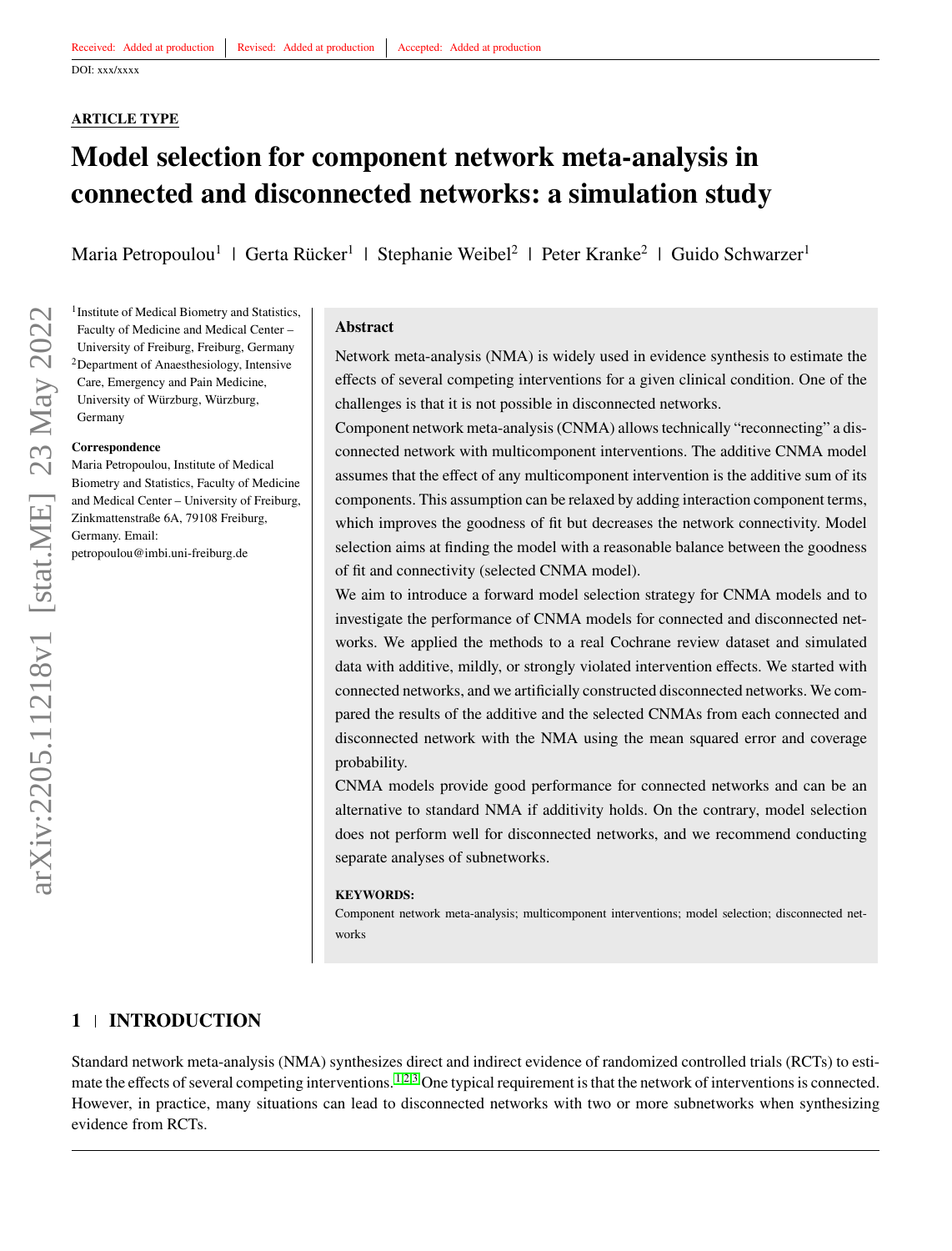Standard NMA is not possible in disconnected networks, instead, it can be simply replaced with separate NMA analyses for each of the subnetworks. Several alternative NMA methods have been proposed to deal with disconnected networks.<sup>[4](#page-15-1)</sup> A theoretical framework of the Bayesian contrast-based model has recently been provided for disconnected networks. [5](#page-15-2) Arm-based approaches have also been developed to analyse connected and disconnected networks.  $6,7,8$  $6,7,8$  $6,7,8$  Goring et al. [9](#page-15-6) proposed the random baseline treatment effects NMA model in the Bayesian framework to accommodate disconnected networks, while Béliveau et al.<sup>[10](#page-15-7)</sup> conducted a case study to evaluate the performance of the random baseline treatment effects in disconnected networks. Mixture models of RCTs and observational studies can "reconnect" disconnected networks using matching-adjusted indirect comparisons<sup>[11,](#page-15-8)[12](#page-15-9)[,13](#page-15-10)[,14](#page-15-11)[,15,](#page-15-12)[16](#page-15-13)</sup> or hierarchical models.<sup>[17](#page-15-14)</sup> Linking disconnected networks can also be addressed through dose-response <sup>[18](#page-15-15)</sup> or component NMA<sup>[19,](#page-15-16)[20](#page-16-0)</sup> if subnetworks share common intervention doses or components.

Many healthcare interventions consist of multiple, possibly interacting, components. Several meta-analytical models address the effects of such complex interventions.<sup>[21](#page-16-1)</sup> Component network meta-analysis (CNMA), a generalization of standard NMA, estimates the effects of components of interventions and allows "reconnecting" a network if there are common components in different subnetworks. [19](#page-15-16)[,20](#page-16-0) A CNMA model assumes that the effect of any combination of components is the additive sum of their components, known as the additivity assumption. This assumption can be relaxed by adding interaction terms allowing components of complex interventions to interact, either synergistically or antagonistically. Adding interactions might improve the the goodness of fit, but also decrease the network connectivity. Model selection aims at finding a model with a reasonable balance between the goodness of fit and connectivity (selected CNMA). The forward model selection for CNMA models, which has recently been developed,<sup>[22](#page-16-2)</sup> starts with a sparse (additive) CNMA model and, by adding interaction terms, ends up with a rich CNMA.

At the moment, there is no established guidance concerning which CNMA approach (a sparse or rich version) fits best under different circumstances for connected or disconnected networks. Therefore, we conducted a comprehensive simulation study to investigate whether the CNMA model from the model selection process can be a reasonable approach to deal with disconnected networks and an appropriate alternative to standard NMA for connected networks. In the simulations, we assumed that additivity either holds or is mildly or strongly violated for one combination. Starting with a connected network, we artificially constructed disconnected networks and implemented the forward selection strategy to select the best CNMA model for each disconnected network.

For connected networks, we compared mean square errors and coverage probabilities of the selected CNMA model with those of the standard NMA and additive CNMA model. We investigated the circumstances under which a sparse (e.g., additive) or a richer (e.g, selection-based) CNMA model is preferable to the standard NMA. For disconnected networks, we compared the results of the selected CNMA model with the additive model. We applied model selection also to data of a Cochrane review on postoperative nausea and vomiting. [23,](#page-16-3)[24](#page-16-4)

The paper is organized as follows: Section [2](#page-1-0) introduces the motivating example; Section [3](#page-2-0) describes the (C)NMA models evaluating the effects of complex interventions and the CNMA model selection method; Section [4](#page-5-0) summarizes the design of our simulation study; Section [5](#page-8-0) presents the results of the motivating example and outlines the results of our simulation study and, finally, Section [6](#page-13-0) discusses the main findings of the study.

# <span id="page-1-0"></span>**2 EXAMPLE: COCHRANE REVIEW ON POSTOPERATIVE NAUSEA AND VOMITING**

We used a published Cochrane review of 585 RCTs that compares interventions for postoperative nausea and vomiting in adults after general anaesthesia. [23,](#page-16-3)[24](#page-16-4) Here we consider the outcome of any adverse event which was available in 61 RCTs of which four RCTs without any adverse event were excluded. The relative effects were measured as risk ratios (RRs). In total, 27 interventions are compared, including 15 single interventions (e.g., ondansetron (onda), scopolamine (scop)), 11 combinations of interventions (e.g., ondansetron plus scopolamine (onda+scop)), and placebo (Figure [1\)](#page-2-1). The interventions contain 17 components (including placebo), one component (vest) was only evaluated in a combination: onda + vest. The authors conducted standard NMA and CNMA analyses to assess the effects of the several competing interventions and their combinations. As Figure [1](#page-2-1) shows, the network of interventions is connected. A total of 16 interventions are compared directly with placebo (e.g., dolasetron (dola) versus placebo).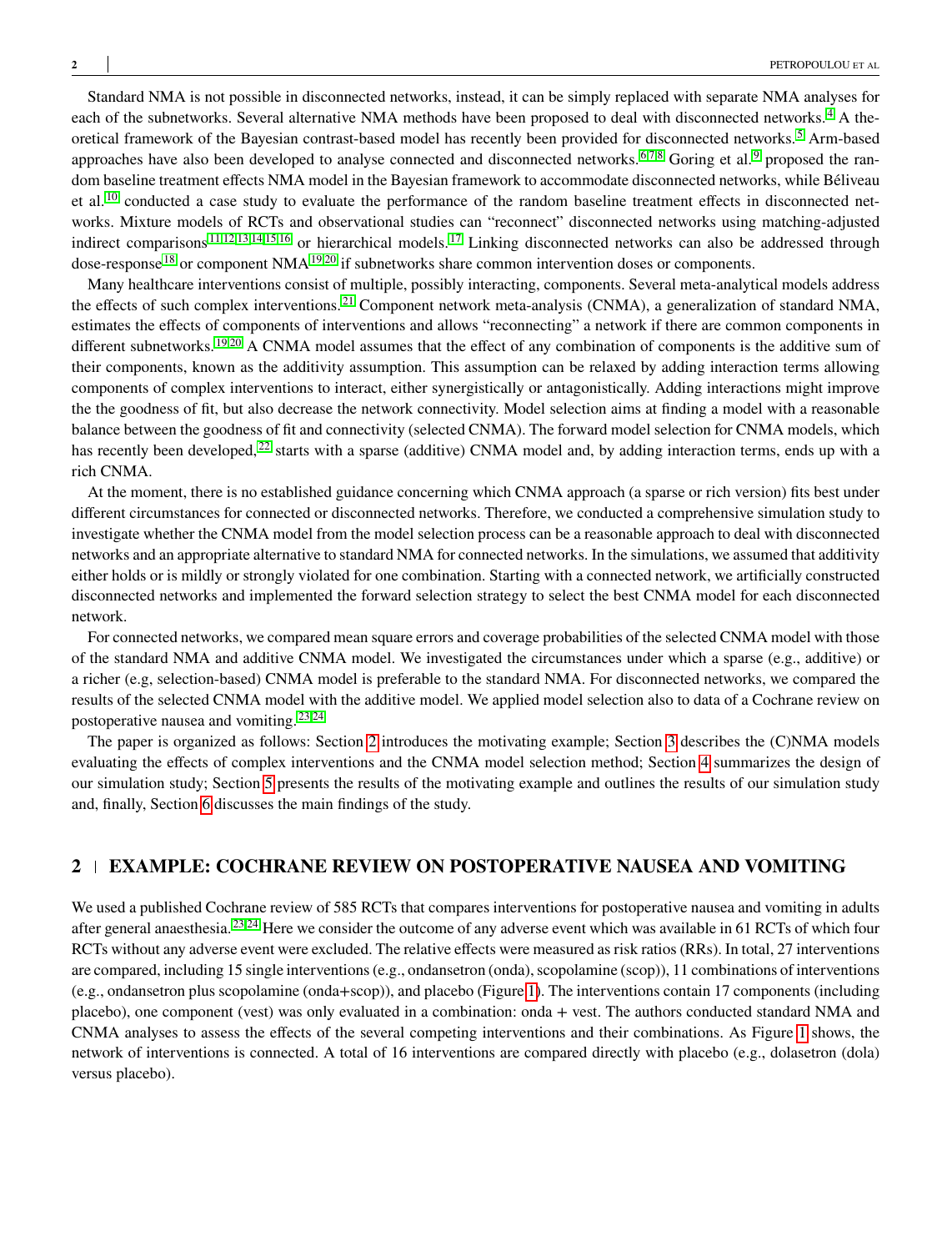<span id="page-2-1"></span>

**FIGURE 1** Network plot for the Cochrane data set (outcome: any adverse event). Line width corresponds to inverse of random effects standard error. Abbreviations: amis: amisulpride; apre: aprepitant; beta: betamethasone; caso: casopitant; dexa:dexamethasone; dime: dimenhydrinate; dola: dolasetron; drop: droperidol; gran: granisetron; meto: metoclopramide; onda: ondansetron; palo: palonosetron; plac: placebo; ramo: ramosetron; scop: scopolamine; trop:tropisetron; vest: vestipitant. Numbers represent the number of studies.

# <span id="page-2-0"></span>**3 METHODS**

#### **3.1 Standard NMA**

Standard NMA assumes that each (single or combined) intervention has its own effect which is represented as a node in the network. We follow the frequentist approach introduced by Rücker (2012).<sup>[25](#page-16-5)</sup> Suppose we have data consisting of *m* pairwise comparisons with *n* interventions, and let  $\theta$  represent the *n* intervention-based (true) responses. Let  $\mathbf{d} = (d_1, d_2, ..., d_m)$  be the observed (relative) intervention effects with the associated standard error  $SE(d_j)$  for each comparison  $j = 1, \ldots, m$ . Assuming a common between-study variance (heterogeneity  $\tau^2$ ) across the pairwise comparisons, the random-effects network meta-analysis model is

$$
d=X\theta+\mu+\epsilon, \epsilon \sim \mathcal{N}(0,\Sigma), \mu \sim \mathcal{N}(0,\Delta)
$$

where **X** is the  $m \times n$  design matrix describing the network structure,  $\Sigma$  is the within-study variance-covariance matrix, and  $\Delta$  is the between-study variance-covariance matrix. Let **W** be a diagonal  $m \times m$  weight matrix with a vector of weights on its diagonal. The weight for each two-arm study is the inverse of the sum of the within- and between-study variance. For multiarm studies, the weights are assumed to be adjusted as described in Rücker and Schwarzer (2014). [26](#page-16-6) We can write the standard NMA model briefly  $\delta = X\theta$  where  $\delta$  denotes the vector of true relative intervention effects which is estimated using weighted least squares regression ( $\hat{\delta}$ ). Cochran's *Q* statistic is given by *Q* = (**d** −  $\hat{\delta}$ )<sup>T</sup>W(**d** −  $\hat{\delta}$ ) which follows a chi-square distribution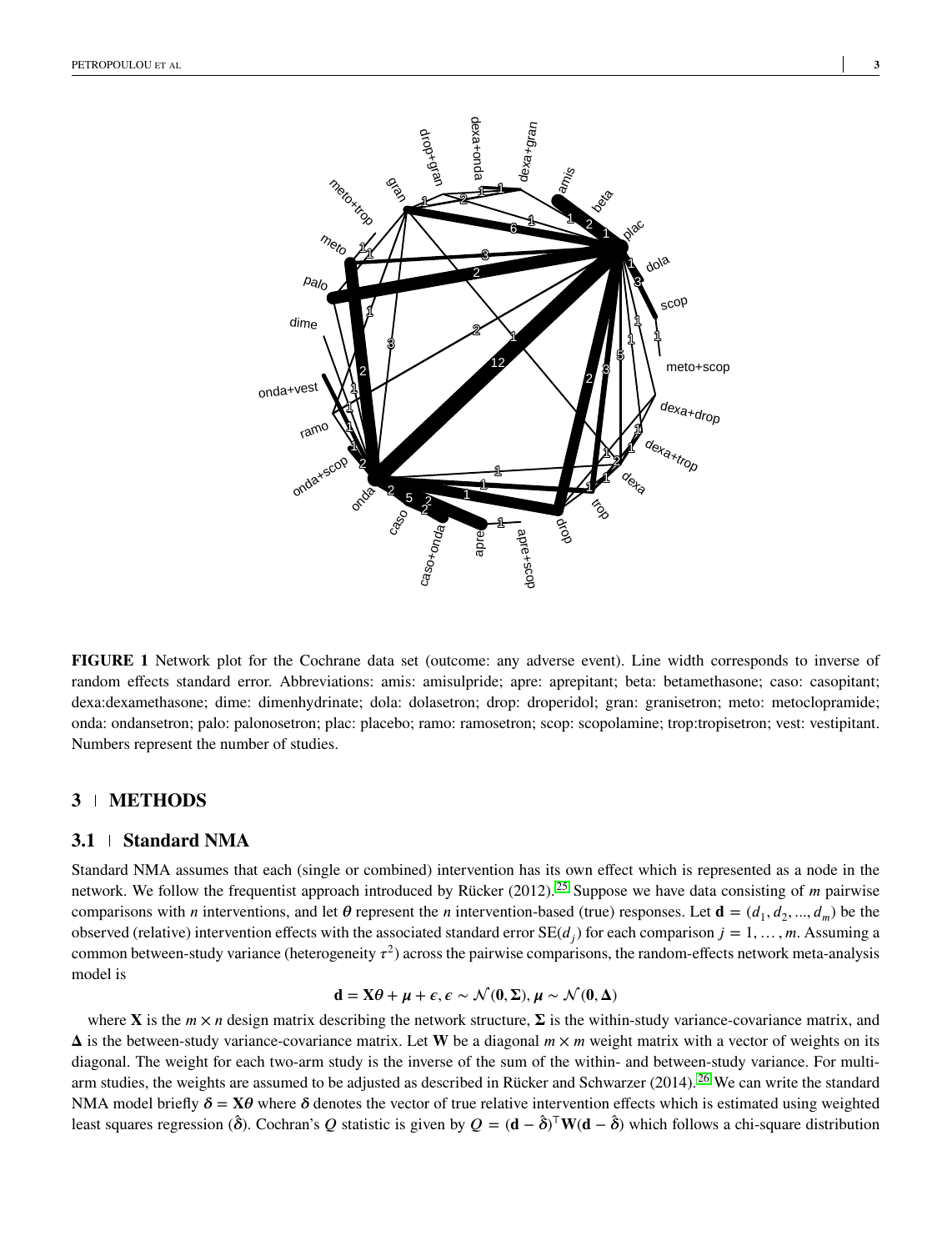with degrees of freedom  $df = n_a - k - (n - 1)$ , where  $n_a$  is the total number of intervention arms and k is the number of studies. More details for the model can be found in Rücker et al. [25,](#page-16-5)[26](#page-16-6)

#### **3.2 Additive CNMA**

The sparse additive CNMA model assumes that the effect of each combined intervention is the additive sum of the effects of its components, that is, equal components cancel out in pairwise comparisons. <sup>[19,](#page-15-16)[20](#page-16-0)</sup> Let the number of components be *c*. Having the data consisting of *m* pairwise comparisons with *n* interventions, the design matrix of the additive CNMA model is the  $m \times c$ matrix given by  $X_a = BC$ , where **B** is the  $m \times n$  design matrix describing which interventions are compared in each pairwise comparison, and  $\bf{C}$  is the  $n \times c$  combination matrix describing the information on how the *n* interventions are composed of the *c* components. <sup>[19](#page-15-16)</sup> The additive CNMA model is given by

$$
\delta_a = \mathbf{X}_a \boldsymbol{\beta} = \mathbf{B} \mathbf{C} \boldsymbol{\beta} = \mathbf{B} \boldsymbol{\theta}_a \tag{1}
$$

where  $\delta_a \in \mathbb{R}^m$  is the vector of true relative intervention effects,  $\beta \in \mathbb{R}^c$  a parameter vector of length *c*, representing the component effects, and  $\theta_a = \mathbf{C}\beta \in \mathbb{R}^n$  a vector of length *n*, representing the intervention effects.

# **3.3 Interaction CNMA**

The interaction CNMA model is an extension of the additive CNMA model. <sup>[19,](#page-15-16)[20](#page-16-0)</sup> The model assumes an interaction between two or more observed components (antagonistically or synergistically) and therefore the combination of components provides larger or smaller effects than the sum of their effects, respectively. The interactions of interest can be added as additional columns to the combination matrix **C**.<sup>[19](#page-15-16)</sup> For *l* interactions, the combination matrix  $\mathbf{C}_{int}$  is of dimension  $n \times (c + l)$ . An interaction CNMA model is implemented in complete analogy to the additive CNMA model. Therefore, having the design matrix  $\mathbf{X}_{int} = \mathbf{B} \mathbf{C}_{int}$ , the interaction CNMA model is given by

$$
\delta_{int} = \mathbf{X}_{int} \beta_{int} = \mathbf{B} \mathbf{C}_{int} \beta_{int} = \mathbf{B} \theta_{int}
$$
 (2)

where  $\delta_{int} \in \mathbb{R}^m$  is the vector of true relative intervention effects,  $\beta_{int}$  a parameter vector of length  $c + l$ , representing the component and interaction effects, and  $\theta_{int} = \mathbf{C}_{int} \beta_{int} \in \mathbb{R}^n$  a vector of length *n*, representing the intervention effects.

 $\hat{\delta}_a$  from the additive and  $\hat{\delta}_{int}$  from the interaction model are estimated using weighted least squares regression. Details on the estimation and the multivariate version of Cochran's Q for CNMA models can be found in Rücker et al.<sup>[19](#page-15-16)</sup>

#### <span id="page-3-0"></span>**3.4 CNMA model selection**

Table [1](#page-4-0) illustrates the balance between the goodness of fit and connectivity in (C)NMA models for (dis-)connected networks. For connected networks, the standard NMA model is the richest model with the smallest *df*, its *Q* is the smallest under all models, and it thus fits the data better than other models, though not necessarily well as heterogeneity and inconsistency may be present. On the other hand, the additive model is the most parsimonious (sparse) model, i.e., it has the smallest number of parameters, the largest *df*, and the largest *Q*. On the downside, model fit, measured by Cochran's *Q*, is poor if the additivity assumption is violated. Adding interactions typically decreases *Q*, thus improving the goodness of fit, but also decreases the degrees of freedom and, most notably, may decrease the network connectivity (*df* ↘)(Table [1\)](#page-4-0). In the supplement, we describe an algorithm to identify inestimable interactions.

Rücker et al.<sup>[22](#page-16-2)</sup> introduced a model selection procedure for CNMA models with the aim to find the CNMA model with a reasonable balance between the goodness of fit and connectivity. There are two possible directions: forward selection and backward selection.

Forward CNMA model selection starts with the additive (sparse) CNMA model and is moving forward to richer models. During the selection process, observed interactions are gradually added to the model until a stopping criterion is fulfilled.<sup>[22](#page-16-2)</sup> We use the Akaike Information criterion (AIC) as a stopping criterion.<sup>[27](#page-16-7)</sup> The selection process stops if all p-values of the remaining estimable interactions are above 0.157.

Backward CNMA model selection should start with an interaction CNMA model having the same value for Cochran's *Q* as the standard (rich) NMA model. During the selection process, one interaction term is removed from the model in each step until a stopping criterion is fulfilled. [22](#page-16-2) One difficulty in connected networks is to determine a sufficient number of interactions to get the same value for Cochran's *Q*. In disconnected networks, a standard NMA is impossible and in this case, additivity can be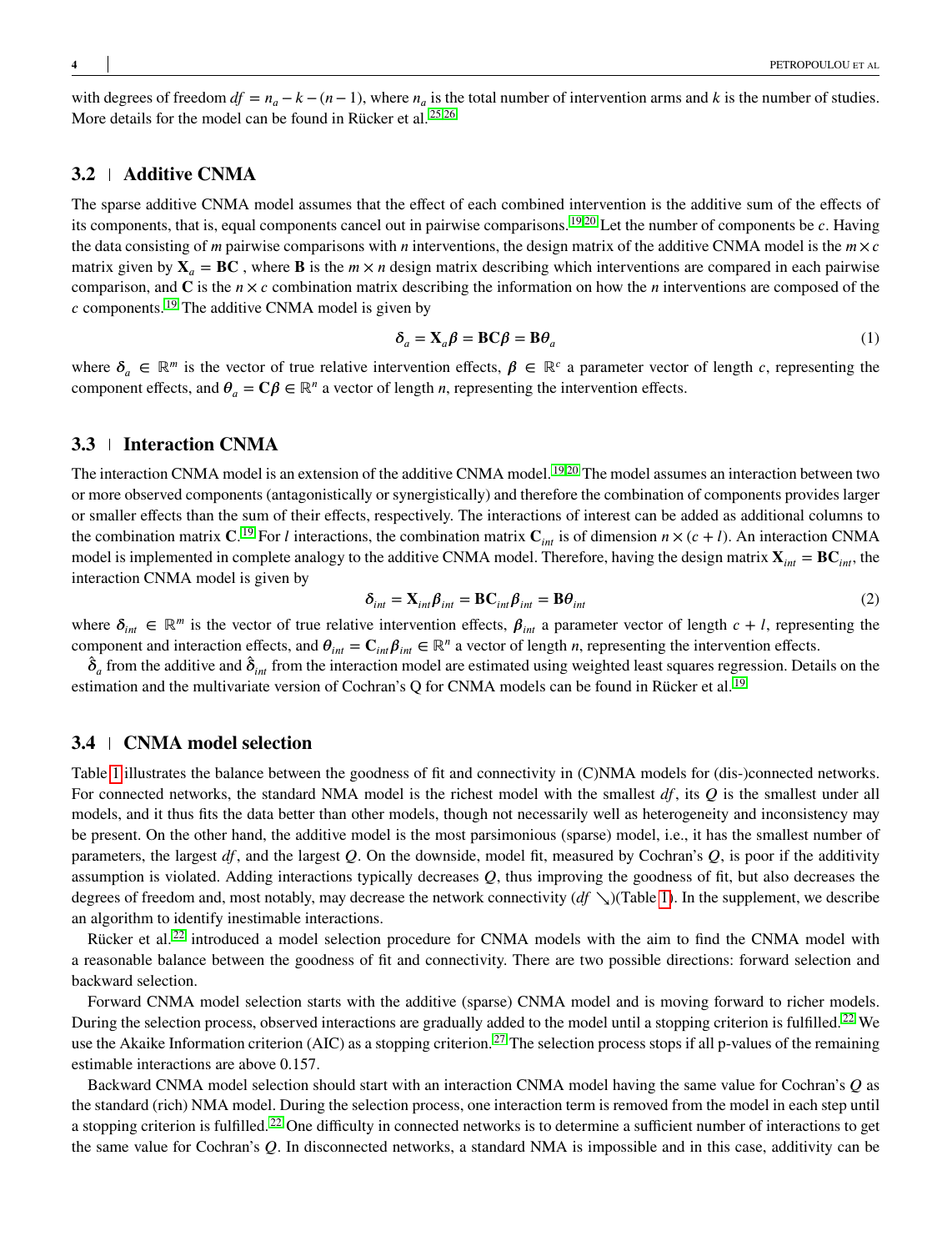assumed for just one component that is common to all subnetworks.<sup>[22](#page-16-2)</sup> Therefore, we may start with 'separating' one component which is common to all subnetworks.<sup>[22](#page-16-2)</sup> Such a model usually provides a good fit, it may even provide the minimum  $Q$ , given by the sum over all *Qs* from the subnetworks. However, it provides only a very loose connection between the subnetworks and is associated with small *df* (Table [1\)](#page-4-0). For this reason, under all models giving the same model fit, we prefer those with greater connectivity than those with smaller connectivity. In other words, we prefer sparse models to rich models.

<span id="page-4-0"></span>**TABLE 1** (C)NMA models for (dis-)connected networks.  $n_c$  = number of subnetworks (connectivity components),  $n_a$  = number of intervention arms,  $k =$  number of studies,  $n =$  number of interventions,  $r =$  rank of the design matrx of additive CNMA model.

|                     |                                      |                   | Connected network        | Disconnected network               |
|---------------------|--------------------------------------|-------------------|--------------------------|------------------------------------|
|                     | CNMA models                          |                   | <b>NMA</b>               | Separate NMAs                      |
|                     | Interaction models<br>Additive model |                   |                          | for each subnetwork                |
| No. of interactions | none                                 | $1, 2, 3, \ldots$ | all observed             | all observed                       |
| Model fit           | often poor fit                       |                   | often good fit           | maximal fit                        |
|                     |                                      |                   |                          | minimal $Q = \sum_{i=1}^{n_c} Q_i$ |
| Connectivity        | good connectivity                    |                   | poor connectivity        | minimal connectivity               |
| df                  | maximal $df = n_a - k - r$           |                   | $df = n_a - k - (n - 1)$ | minimal $df = n_a - k - (n - n_c)$ |

## <span id="page-4-1"></span>**3.5 Construction of disconnected networks**

As described in the previous section, CNMA model selection can be applied to connected and disconnected networks. To evaluate model selection in disconnected networks, we artificially constructed disconnected networks in the Cochrane data set and simulation study following an approach similar to Béliveau et al. [10](#page-15-7)

Having a connected network with *n* interventions, we constructed disconnected networks with two or three separate subnetworks without dropping any interventions. We started by constructing a *main subnetwork* which includes the reference intervention, i.e., placebo in the Cochrane data set. All interventions that are connected to the reference only by a direct comparison have to be part of the main subnetwork. If such a comparison was part of a multi-arm study, then all interventions evaluated in this multi-arm study were also part of the main subnetwork. For example, amis, beta and, dola must be part of the main subnetwork in the Cochrane data set as they are only compared with placebo. Otherwise, these interventions could not be included in the disconnected network and the network size would be smaller than *n*. We call the interventions which must be part of the main subnetwork the *minimal set* of interventions. In the Cochrane data set, the minimal set consists of 17 interventions if the placebo is used as reference (Table A1). Interventions that are connected to the reference via a loop may be added to the minimal set to construct a disconnected network as long as a second subnetwork exists. In fact, well-connected networks may not contain a single intervention that must be part of the minimal set. In this case, the main subnetwork is constructed by adding at least one intervention to the minimal set consisting of the reference only.

All interventions not included in the main subnetwork are part of the *auxiliary subnetwork(s)*. A disconnected network is constructed by removing all studies comparing interventions from different subnetworks. In the Cochrane data set, 19 studies with 33 pairwise comparisons have to be removed from the data set in order to separate the minimal set (with 17 interventions, 24 studies, 38 pairwise comparisons) from the auxiliary network (10 interventions, 14 studies, 18 pairwise comparisons). Other disconnected networks can be constructed by adding interventions and comparisons to the minimal set. We wrote an R script to identify all disconnected networks for a given minimal set (see GitLab repository [https://gitlab.imbi.uni-freiburg.de/](https://gitlab.imbi.uni-freiburg.de/sc/cnma-simulation) [sc/cnma-simulation\)](https://gitlab.imbi.uni-freiburg.de/sc/cnma-simulation).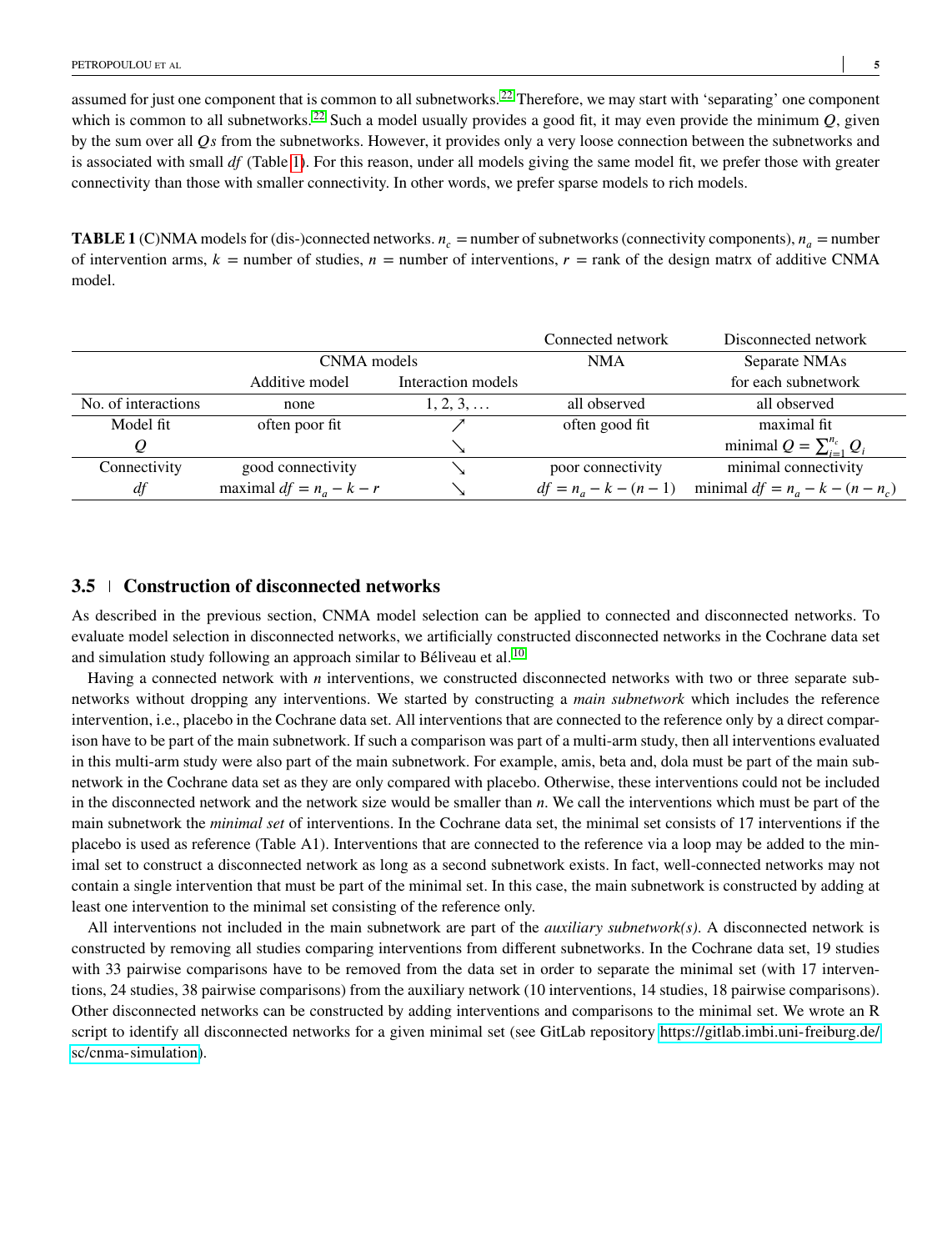# <span id="page-5-0"></span>**4 SIMULATION DESIGN**

## **4.1 Simulation scenarios**

<span id="page-5-1"></span>We simulated data for a network of two-arm studies with eight interventions  $(n = 8)$ : four single treatments  $(A, B, C, D)$ , three combinations  $(A + B, A + C, C + D)$  and placebo *P*. The network is well-connected, however, omits the direct comparisons *A* versus  $\overline{B}$ ,  $\overline{A}$  versus  $\overline{A} + \overline{B}$  and  $\overline{A}$  versus  $\overline{C} + \overline{D}$  (Figure [2\)](#page-5-1). We assumed two studies directly comparing each of interventions *A*, *B*, *A*+*B*, *A*+*C* with placebo (which was chosen as the reference) and only a single study for other comparisons. We generated arm-level dichotomous outcome data with odds ratio as effect measure and we assumed a common heterogeneity variance  $\tau^2$ for all pairwise comparisons. Non-equal true relative effects  $(\delta = \log(\text{OR}))$  were set with  $e^{\delta_{A,P}} = 1.40$ ,  $e^{\delta_{B,P}} = 1.20$ ,  $e^{\delta_{C,P}} = 2.30$ and  $e^{\delta_{D,P}} = 1.50$ . A summary of all simulation parameters is given in Table [2.](#page-6-0)



**FIGURE 2** Network plot of simulated network. Line width corresponds to numbers of studies included in the comparison.

Starting with the connected network in Figure [2,](#page-5-1) we artificially constructed disconnected networks differing in network geometry, number of included studies, and pairwise comparisons (see Section [3.5\)](#page-4-1). The forward model selection strategy described in Section [3.4](#page-3-0) was implemented and the selection-based CNMA model was chosen for each disconnected network.

Following Thorlund and Mills<sup>[28](#page-16-8)</sup>, we were interested in three scenarios for intervention effects:

(a) *All relative intervention effects are additive*

For any two interventions, say  $A$  and  $B$ , the relative effect of the intervention  $A + B$  comprising two components  $A$  and *B* versus intervention *P* is the additive sum of the relative intervention effect of *A* versus *P* and the relative intervention effect of *B* versus *P*:

$$
\delta_{A+B,P} = \delta_{A,P} + \delta_{B,P}
$$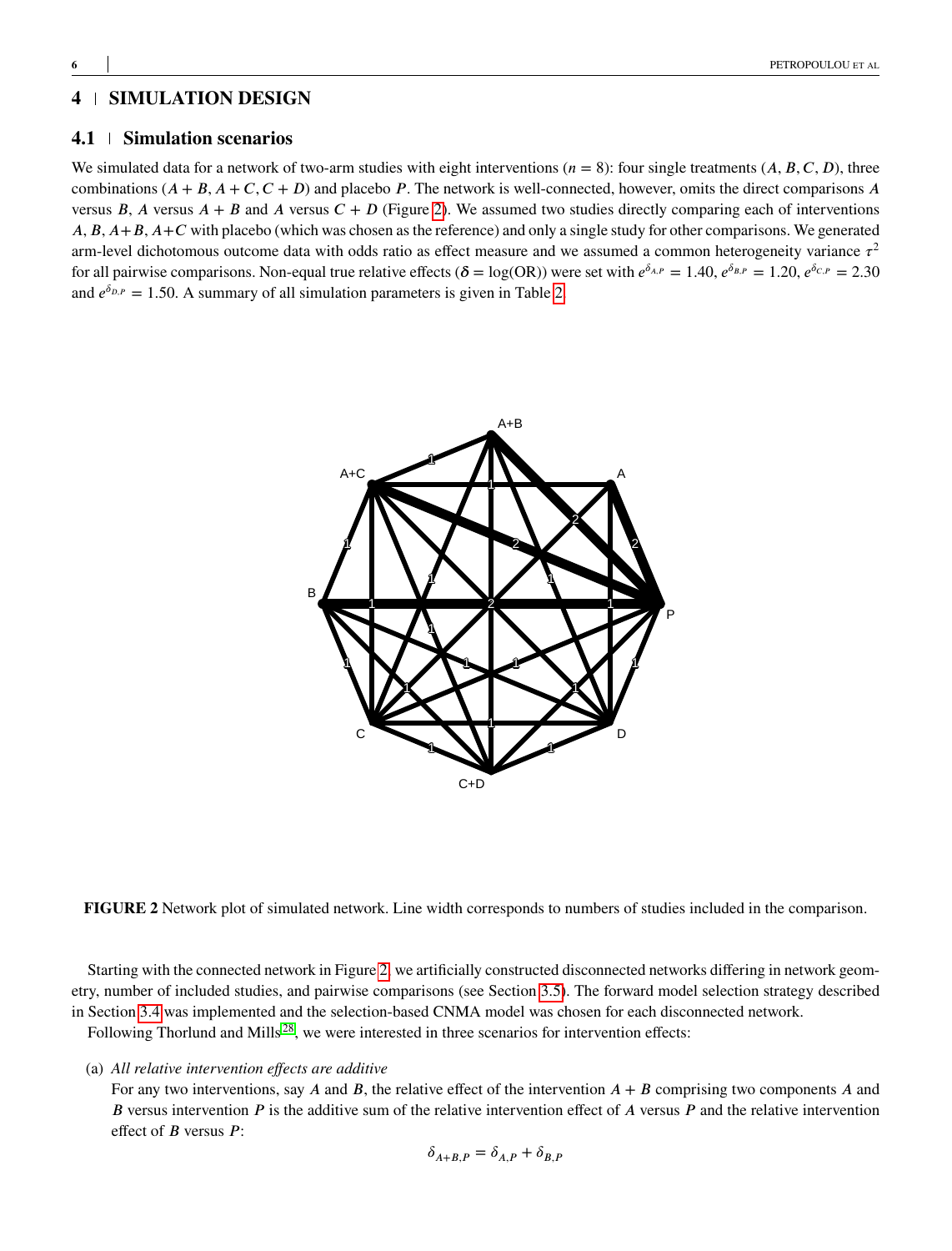(b) *The additivity assumption for one intervention is mildly violated with a relevant synergistic interaction* Assuming an interaction ratio  $IR_{AB}$  between interventions *A* and *B*, the relative intervention effect of  $A + B$  versus *P* is

$$
\delta_{A+B,P} = \delta_{A,P} + \delta_{B,P} + \lambda_{AB}
$$

with  $\lambda_{AB} = \log(I/R_{AB})$ . Following Thorlund and Mills<sup>[28](#page-16-8)</sup>, we set  $IR_{AB} = 1.5$ .

(c) *The additivity assumption for one intervention is strongly violated with a relevant synergistic interaction*. The same model equation is used as for mild violation of additivity, however, the interaction ratio is larger in this scenario,  $IR_{AB} = 2.0.$ 

Scenario A assumes additivity for all combined interventions in the network, i.e.,  $A + B$ ,  $A + C$ , and  $C + D$ . Two variants of scenarios B and C were considered. First, we assumed mild or strong violation of additive effects for the combined intervention *A* + *B* which are labelled scenarios B1 and C1. Second, we assumed mild or strong violation of additive effects for the combined intervention  $C + D$  which are labelled scenario B2 and C2. Each scenario was repeated  $M = 1000$  times.

<span id="page-6-0"></span>

| <b>Network geometry</b>                                | Well-connected network                                                                                     |
|--------------------------------------------------------|------------------------------------------------------------------------------------------------------------|
| Studies/Pairwise comparisons                           | $k=28$                                                                                                     |
| <b>Interventions</b>                                   | $n = 8$                                                                                                    |
|                                                        | single: $A, B, C, D$ ,                                                                                     |
|                                                        | combined: $A + B$ , $A + C$ , $C + D$ ,                                                                    |
|                                                        | reference: placebo $P$                                                                                     |
| Additivity assumption on relative intervention effects |                                                                                                            |
| Scenario A: Additive effects                           | $\delta_{A+B\ P} = \delta_{A\ P} + \delta_{B\ P}$                                                          |
|                                                        | $\delta_{A+C,P} = \delta_{A,P} + \delta_{C,P}$                                                             |
|                                                        | $\delta_{C+D,P} = \delta_{CP} + \delta_{DP}$                                                               |
| Scenario B: Mild violation of additivity assumption    |                                                                                                            |
| B1: combined intervention $A + B$                      | $\delta_{A+B,P} = \delta_{A,P} + \delta_{B,P} + \lambda_{AB}, e^{\lambda_{AB}} = 1.5$                      |
| B2: combined intervention $C + D$                      | $\delta_{C+D,P} = \delta_{C,P} + \delta_{D,P} + \lambda_{CD}, e^{\lambda_{CD}} = 1.5$                      |
| Scenario C: Strong violation of additivity assumption  |                                                                                                            |
| C1: combined intervention $A + B$                      | $\delta_{A+B,P} = \delta_{A,P} + \delta_{B,P} + \lambda_{AB}, e^{\lambda_{AB}} = 2.0$                      |
| C2: combined intervention $C + D$                      | $\delta_{C+D,P} = \delta_{C,P} + \delta_{D,P} + \lambda_{CD}$ , $e^{\lambda_{CD}} = 2.0$                   |
| Heterogeneity                                          |                                                                                                            |
| No heterogeneity                                       | $\tau^2 = 0.00$                                                                                            |
| Low heterogeneity                                      | $\tau^2 = 0.01$                                                                                            |
| Moderate heterogeneity                                 | $\tau^2 = 0.10$                                                                                            |
| Inconsistency                                          | No inconsistency                                                                                           |
| <b>Other simulation parameters</b>                     |                                                                                                            |
| True relative intervention effects                     | $e^{\delta_{A,P}} = 1.40, e^{\delta_{B,P}} = 1.20, e^{\delta_{C,P}} = 2.30,$ and $e^{\delta_{D,P}} = 1.50$ |
| Baseline probability                                   | $p_P = 0.1$                                                                                                |
| Patients per study arm                                 | $n_i \sim U(50, 200)$                                                                                      |
| <b>Iterations</b>                                      | $M = 1000$                                                                                                 |
|                                                        |                                                                                                            |

**TABLE 2** Overview of simulated scenarios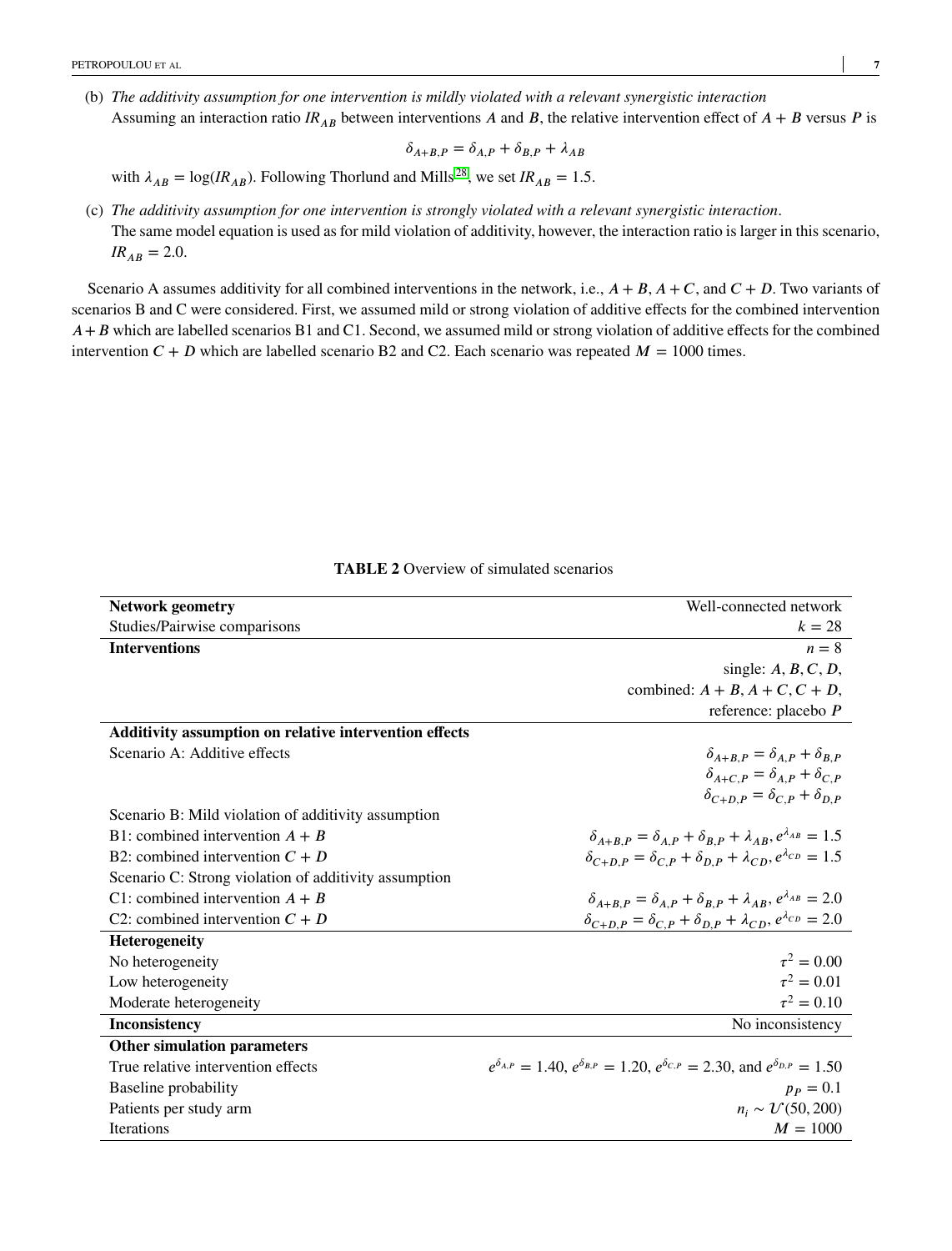# **4.2 Create disconnected networks**

In our simulation study, we started by simulating connected networks and afterwards, we artificially constructed all possible disconnected networks as described in Section [3.5.](#page-4-1) The well-connected network in our simulation study does not have any intervention only connected to the reference P. Accordingly, the smallest main subnetwork in the simulation study is any single active intervention vs P. Additional interventions can be added to this small main subnetwork. In each simulation run, we randomly selected one disconnected network from the set of possible disconnected networks.

# **4.3 Generation of simulated data**

The generation of binary data was similar to Kiefer et. al.<sup>[29](#page-16-9)</sup> For each study  $i = 1, ..., k$ , we generated study-specific log-odds ratios  $d_{iX,Y}$  from a normal distribution with mean  $d_{X,Y}$  and between-study variance  $\tau^2$  with  $X, Y \in \{A, B, C, D, A + B, A + B, A + B, B + B, C + B\}$  $C, C + D, P$ ,  $X \neq Y$ , representing the set of possible interventions. The baseline probability for placebo was set to 0.1. Study-specific probabilities for intervention  $t \in \{A, B, C, D, A + B, A + C, C + D\}$  were calculated by

$$
p_{it} = \frac{0.1 \exp(d_{it,P})}{1 - 0.1(1 - \exp(d_{it,P}))}
$$

with log-odds ratios  $d_{it}$ <sub>p</sub>.

For each study, we generated equal arm sample sizes  $n_i$  from a discrete uniform distribution assuming values from 50 to 200. For study arms 1 and 2, we generated the number of events  $e_{it_1}$  and  $e_{it_2}$ ,  $t_1, t_2 \in \{A, B, C, D, A + B, A + C, C + D, P\}$ ,  $t_1 \neq t_2$ , randomly from a binomial distribution with parameters  $n_i$  and  $p_{it_1}$  or  $p_{it_2}$ . If the simulated number of events  $e_{it_1}$  or  $e_{it_2}$  was zero, we added the value 0*.*5 to both event numbers.

#### **4.4 Simulation performance**

We first calculated the mean squared error (MSE) and the coverage probability (CP) of the relative intervention effect, for each pair of the seven active interventions and placebo. Then, we calculated the average MSE and CP to summarize the properties of (C)NMA model fit. For each setting (connected or disconnected network, scenarios A to C2) and value of  $\tau^2$ , we calculated the average MSE as

$$
MSE = \frac{1}{M} \sum_{m=1}^{M} \frac{1}{7} ||\hat{\delta}_m - \delta||^2
$$

where  $\hat{\delta}_m = (\hat{\delta}_{m,A,P}, \hat{\delta}_{m,B,P}, \hat{\delta}_{m,C,P}, \hat{\delta}_{m,D,P}, \hat{\delta}_{m,A+B,P}, \hat{\delta}_{m,A+C,P}, \hat{\delta}_{m,C+D,P})$  denotes the vector with estimated relative intervention effects in iteration  $m, m = 1, \ldots, M$ , and  $\delta$  denotes the corresponding true effects. The division by 7 refers to the seven baseline parameters in this network.

The average coverage probability was similarly defined

$$
\text{CP} = \frac{1}{M} \sum_{m=1}^{M} \frac{1}{7} \left\| \mathbf{1}_{\hat{\boldsymbol{\delta}}_{m,L} \leq \delta \leq \hat{\boldsymbol{\delta}}_{m,U}} \right\|
$$

where  $\hat{\delta}_{m,L}$  and  $\hat{\delta}_{m,U}$  are vectors with lower and upper 95% confidence limits calculated in iteration  $m, m = 1, \ldots, M$  and **1** is a vector of indicator functions.

#### **4.5 Software implementation**

The simulation study was performed using the statistical software  $R^{30}$  $R^{30}$  $R^{30}$ . (C)NMA models were fitted with R package **netmeta** using function netcomb for connected networks and discomb for disconnected networks.<sup>[31](#page-16-11)</sup>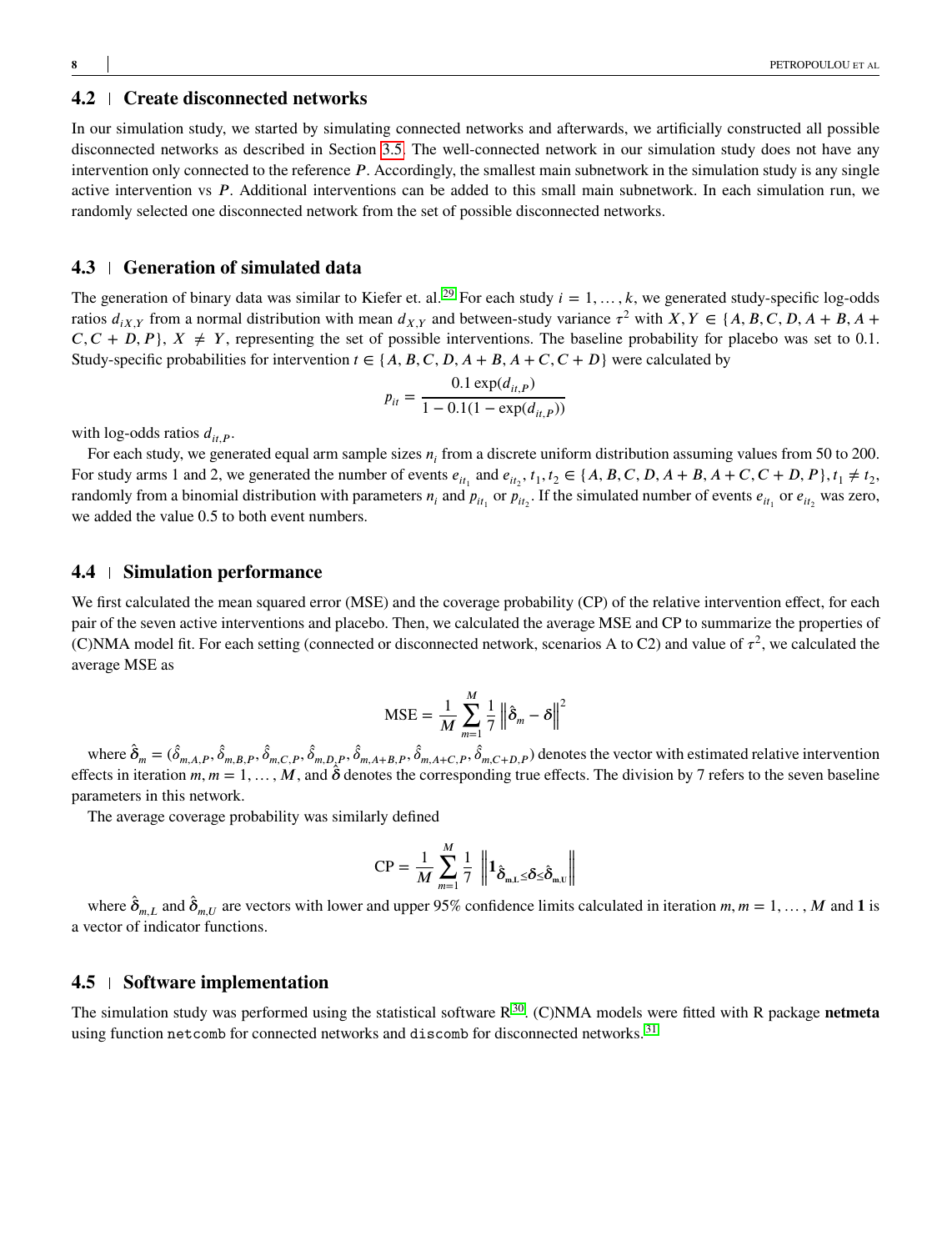## <span id="page-8-0"></span>**5 RESULTS**

#### **5.1 CNMA model selection in Cochrane data set**

#### **5.1.1 Connected network**

A standard NMA of the Cochrane data set does not show any substantial between-study heterogeneity  $\ell$  inconsistency ( $\mathcal{Q}$  = 44.80,  $df = 46$ ,  $p = 0.5227$ ). In the additive CNMA model which estimates 17 component effects (including placebo) the between-study heterogeneity / inconsistency is much larger ( $Q = 103.53$ ,  $df = 55$ ,  $p < 0.0001$ ). The difference in  $Q$  statistics between additive CNMA and standard NMA is highly statistical significant ( $Q_{diff} = 58.74$ ,  $df = 9$ ,  $p < 0.0001$ ), showing that the additivity assumption is not justified for all observed treatment combinations. Accordingly, we used the forward CNMA model selection procedure to add interaction terms and to relax the additivity assumption.

The network has 11 combinations of two interventions, however, one component (vest) was only evaluated in the combination onda + vest. Accordingly, the interaction onda∗vest cannot be distinguished from the net effect of vest, leaving ten potential 2 way interaction terms. Starting from the additive CNMA model, we added a single 2-way interaction term to the model (Table A2). All ten interaction models led to a reduction of *Q* with the largest reduction for the interaction onda∗scop ( $Q = 53.70$ ,  $df =$ 54,  $p = 0.4860$ ). This interaction CNMA model is preferred over the additive CNMA model according to the AIC criterion  $(p < 0.0001)$ .

In the next selection step, all 45 combinations of two 2-way interactions were considered. Only nine models with two 2-way interactions led to a further reduction of *𝑄* (Table A2). All nine models included the interaction onda∗scop selected in the first step plus one additional interaction term. The largest reduction of *Q* was observed for the interactions onda∗scop + apre∗scop  $(Q = 50.19, df = 53, p = 0.5841)$ . This model was preferable to the CNMA model with one 2-way interaction according to the AIC criterion ( $p = 0.0611$ ).

In total, ten of 120 combinations of three 2-way interactions further decreased *Q*. All ten models included the interaction onda∗scop, however, only 8 of 10 models included the interaction apre∗scop which was selected in the second step. Three of the 10 models included the interaction meto∗trop which was also part of the model with the smallest heterogeneity/inconsistency: onda∗scop + apre∗scop + meto∗trop ( $Q = 47.71$ ,  $df = 52$ ,  $p = 0.6432$ ). Based on the AIC criterion, this combination of three 2-way CNMA interactions was preferable to a model with two 2-way interactions ( $p = 0.1197$ ). Overall, the results of this selected interaction CNMA model are very similar to the standard NMA (Figure A1). Only for the combination meto  $+$  scop versus plac, the standard NMA reports a non-significant result (RR = 1*.*65 [0*.*66; 4*.*12]) while the selected interaction CNMA model estimates a stronger, significant effect (RR = 2*.*28 [1*.*74; 2*.*99]). In contrast, results for the additive CNMA are different for several comparisons, especially, onda + scop vs plac or scop vs plac (Figure A1).

#### **5.1.2 Disconnected networks**

We used the strategy described in Section [3.5](#page-4-1) to identify additional disconnected networks including all 27 interventions. Eight additional disconnected networks could be identified using R function disconnect\_additional (see GitLab repository). These networks, which differ substantially in the number of the included studies and the number of pairwise comparisons, were sorted by decreasing number of pairwise comparisons, the decreasing number of studies and decreasing number of pairwise comparisons in the main subnetwork (Table [3;](#page-9-0) Figure A2).

The largest disconnected network contains 55 of 57 studies and 87 of 89 pairwise comparisons. The main subnetwork was very similar to the connected network only excluding the two studies comparing onda with apre (discarded to generate a disconnected network) and the single study comparing apre with apre + scop (auxiliary subnetwork). On the other hand, disconnected network 9 only included 36 studies with 54 comparison distributed over three subnetworks.

Table [3](#page-9-0) provides the results of the model selection process which was applied to all disconnected networks. After fitting additive CNMA models, we started the model selection by adding a single 2-way interaction. In all disconnected networks, the interaction onda∗scop minimized *𝑄* and was selected according to the AIC criterion. All observed combinations of two and three 2-way interaction CNMA models were considered. According to the AIC criterion, a combination of three 2-way interaction CNMA models was chosen for all disconnected networks. The combination onda∗scop + apre∗scop + meto∗trop was selected for the connected network and disconnected network 1. The combination onda∗scop + dexa∗gran + dexa∗trop was selected for disconnected networks 2-9. This combination was also the second best model for the connected and disconnected network 1 (Table A3).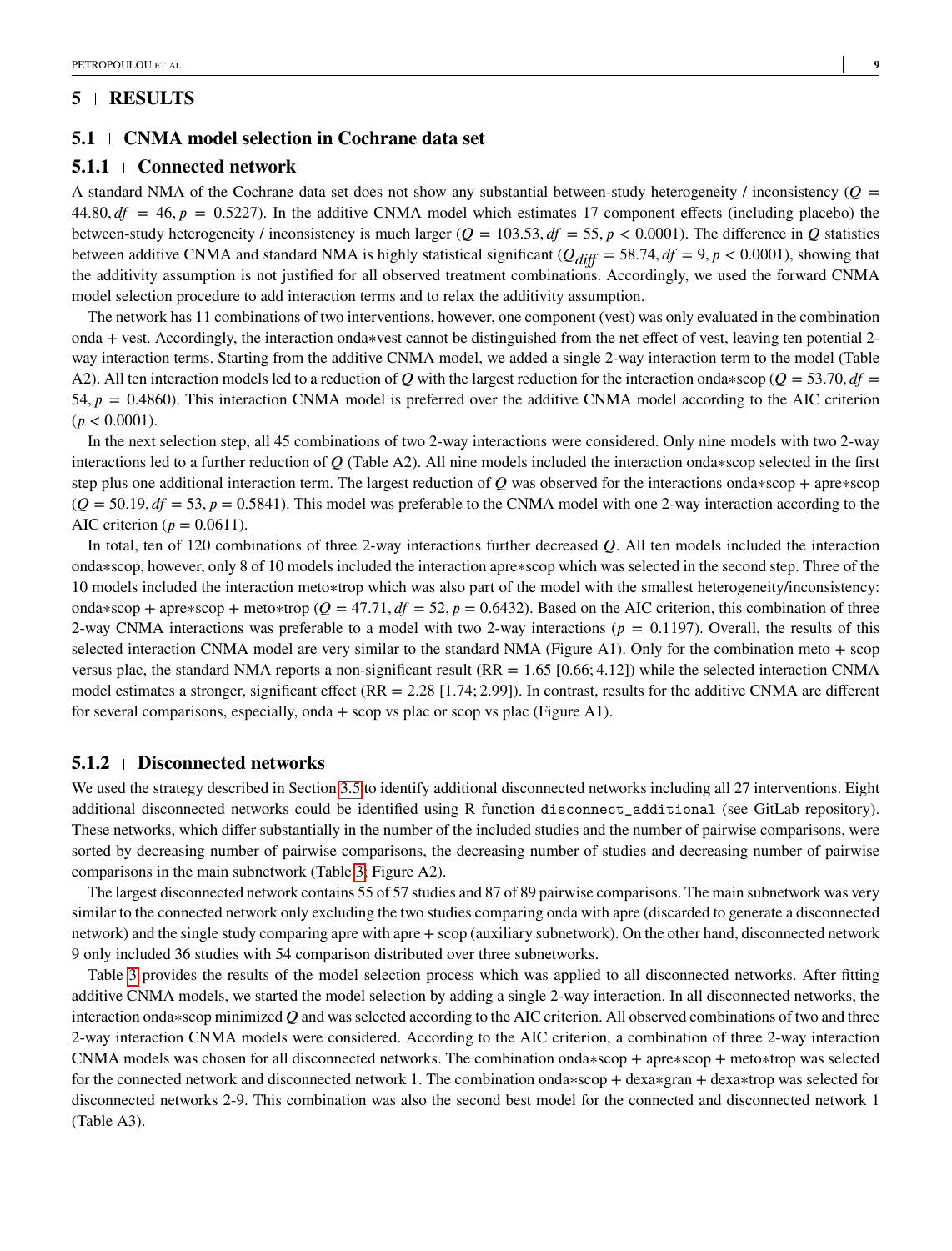| <b>Network</b> |    | m  | One 2-way   | Combination of two      | Combination of three                           |  |
|----------------|----|----|-------------|-------------------------|------------------------------------------------|--|
|                | k  |    | interaction | 2-way interactions      | 2-way interactions                             |  |
| Connected      | 57 | 89 | onda*scop   | $onda*scop + apre*scop$ | $onda*scop + apre*scop + meto*trop$            |  |
| Disconnected 1 | 55 | 87 | onda*scop   | $onda*scop + apre*scop$ | $onda*scop + apre*scop + meto*trop$            |  |
| Disconnected 2 | 41 | 61 | $onda*scop$ | onda*scop + dexa*trop*  | onda*scop + dexa*gran + dexa*trop $\triangle$  |  |
| Disconnected 3 | 39 | 59 | onda*scop   | onda*scop + dexa*trop*  | onda*scop + dexa*gran + dexa*trop <sup>*</sup> |  |
| Disconnected 4 | 39 | 59 | $onda*scop$ | onda*scop + dexa*trop*  | onda*scop + dexa*gran + dexa*trop $\bullet$    |  |
| Disconnected 5 | 40 | 58 | onda*scop   | onda*scop + dexa*trop*  | onda*scop + dexa*gran + dexa*trop $\triangle$  |  |
| Disconnected 6 | 37 | 57 | onda*scop   | onda*scop + dexa*trop*  | onda*scop + dexa*gran + dexa*trop <sup>*</sup> |  |
| Disconnected 3 | 38 | 56 | onda*scop   | onda*scop + dexa*trop*  | onda*scop + dexa*gran + dexa*trop $\bullet$    |  |
| Disconnected 8 | 38 | 56 | onda*scop   | onda*scop + dexa*trop*  | onda*scop + dexa*gran + dexa*trop $\bullet$    |  |
| Disconnected 9 | 36 | 54 | onda*scop   | onda*scop + dexa*trop*  | onda*scop + dexa*gran + dexa*trop <sup>*</sup> |  |

<span id="page-9-0"></span>**TABLE 3** Results of CNMA model selection for disconnected networks in Cochrane data set with number of studies  $k$  and number of pairwise comparisons *m* 

*<sup>⋆</sup>* Second best model: onda∗scop + apre∗scop

♠ Second best model: onda∗scop + apre∗scop + meto∗trop

We exemplify the results of the standard NMA and the selected interaction CNMAs of the connected network or disconnected networks by looking at the relative intervention effects amis, apre, apre + scop, palo, ramo compared to placebo (Figure [3\)](#page-10-0). The full forest plot is provided in Supplementary Figure A3. (C)NMA results for the comparison amis versus plac are identical for all models (Figure [3\)](#page-10-0). The intervention amis is only directly compared to plac (Figure [1\)](#page-2-1) and therefore always part of the main subnetwork in disconnected networks with placebo as reference. The relative intervention effect of apre + scop or apre versus plac is very similar to the standard NMA and the first selected CNMA of the connected network (Figure [3\)](#page-10-0). The estimate of apre + scop versus plac is misleading in the second selected CNMA of the connected network, probably because the interaction apre∗scop is not part of this model. In disconnected networks, this effect is either inestimable (disconnected networks 1, 3, 6, 7, 9) or misleading (disconnected networks 2, 4, 5, 8). For the disconnected networks 1, 3, 6, 7, and 9, there is only one study comparing apre + scop versus apre, and it is disconnected from the rest of the network (Figure A1). The component effect apre cancels out due to the additivity assumption, and therefore, the relative intervention effect for apre or apre + scop versus plac is inestimable. For disconnected networks 2, 4, 5, and 8, the relative intervention effects of apre or apre + scop versus plac are not reliably estimated as intervention apre or apre + scop is not part of the main subnetwork containing plac. Results for the comparisons palo versus plac and ramo versus plac are very similar for the standard NMA, selected CNMAs of the connected network and some disconnected networks. Markedly wider confidence intervals are observed for relative effects of palo versus plac (disconnected networks 4, 6, 8, 9) and ramo versus plac (disconnected networks 5, 7-9). In these disconnected networks, the intervention palo or ramo is not part of the main subnetwork containing plac.

In total, 6 out of 26 confidence intervals of relative intervention effects for disconnected networks 2-9 do not include the estimate from the standard NMA (e.g., apre vs plac, apre + scop vs plac) (Figure A2).

#### **5.2 CNMA model selection for simulated connected networks**

For each scenario and value of  $\tau^2$ , 1000 connected networks were simulated and the CNMA model selection was performed. Table [4](#page-11-0) summarizes simulation results for connected networks.

The number of simulations rejecting the additivity assumption at a significance level of 5% is given in the column  $n_{diff}$ . This test is based on  $Q_{diff}$ , i.e., the difference in *Q* statistics between additive CNMA and standard NMA. Under scenario A, the percentage of significant results increases from 3.5% to 18.8% with increasing  $\tau^2$ . Accordingly, the test for additivity is too conservative for  $\tau^2 = 0$  and too liberal for  $\tau^2 = 0.1$ . For scenarios B and C, results in column  $n_{diff}$  describe the power to detect the violation of additivity. Overall, the power is low for scenario B (25.7% to 42.0%) and moderate for scenario C (65.6% to 73.8%).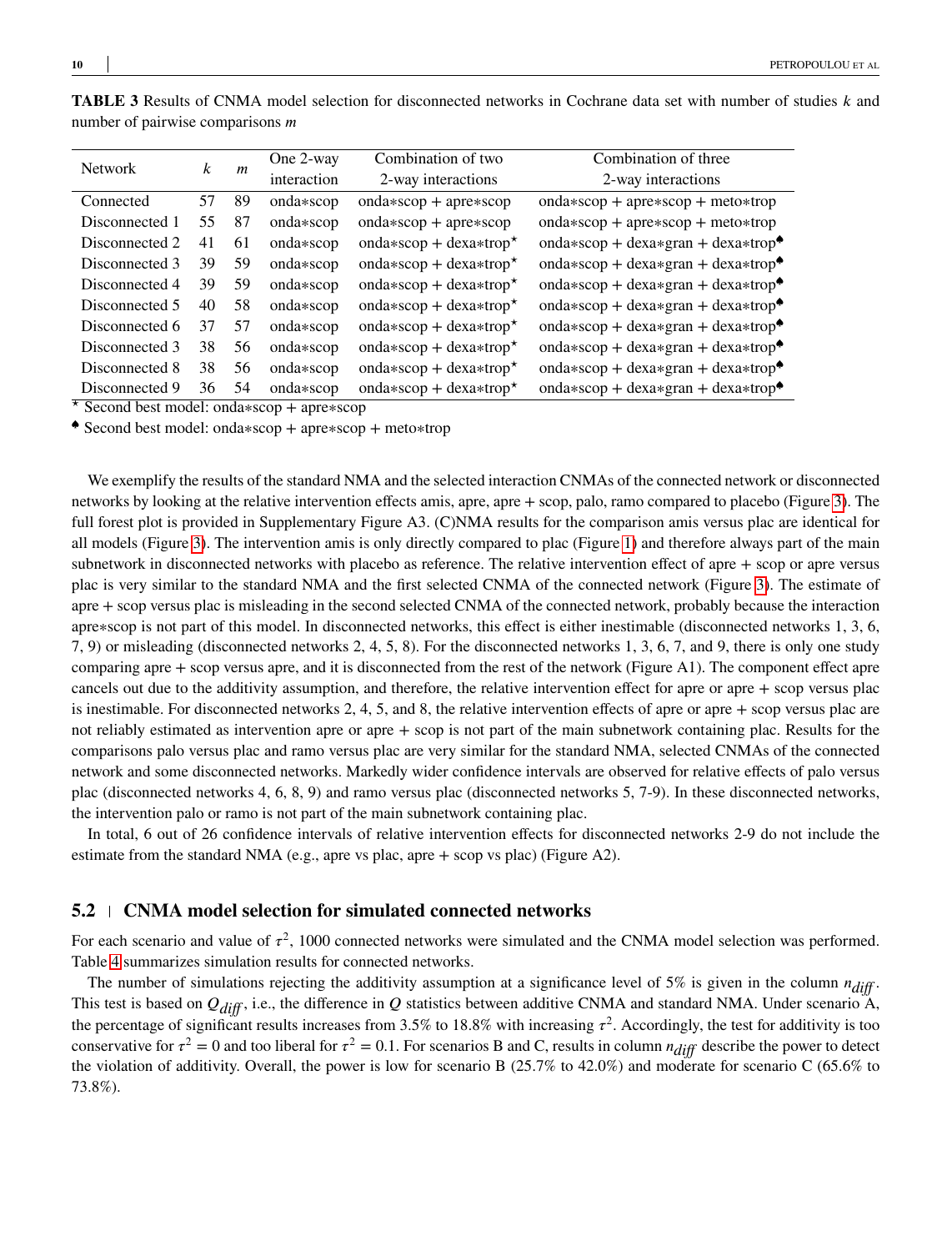<span id="page-10-0"></span>

| Intervention                                                                                                                                                                                                                                                                                                                                                                                                                                                                                                                                                                                                                                                                                                                                                             | Comparison: other vs 'plac'<br>(Random Effects Model) | RR | 95%–CI                                                                                                                                                                                                                                                                                              |
|--------------------------------------------------------------------------------------------------------------------------------------------------------------------------------------------------------------------------------------------------------------------------------------------------------------------------------------------------------------------------------------------------------------------------------------------------------------------------------------------------------------------------------------------------------------------------------------------------------------------------------------------------------------------------------------------------------------------------------------------------------------------------|-------------------------------------------------------|----|-----------------------------------------------------------------------------------------------------------------------------------------------------------------------------------------------------------------------------------------------------------------------------------------------------|
| amis<br><b>Standard NMA</b><br><b>Additive CNMA</b><br>Interaction CNMA (onda*scop + apre*scop + meto*trop)<br>Interaction CNMA (onda*scop + dexa*gran + dexa*trop)<br>Interaction CNMA disc. 1 (onda*scop + apre*scop + meto*trop)<br>Interaction CNMA disc. 2 (onda*scop + dexa*trop + dexa*gran)<br>Interaction CNMA disc. 3 (onda*scop + dexa*trop + dexa*gran)<br>Interaction CNMA disc. 4 (onda*scop + dexa*trop + dexa*gran)<br>Interaction CNMA disc. 5 (onda*scop + dexa*trop + dexa*gran)<br>Interaction CNMA disc. 6 (onda*scop + dexa*trop + dexa*qran)<br>Interaction CNMA disc. 7 (onda*scop + dexa*trop + dexa*gran)<br>Interaction CNMA disc. 8 (onda*scop + dexa*trop + dexa*gran)<br>Interaction CNMA disc. 9 (onda*scop + dexa*trop + dexa*gran)      | $\frac{1}{1}$                                         |    | $0.97$ [0.90; 1.06]<br>0.96 [0.76; 1.22]<br>$0.97$ [0.90; 1.06]<br>$0.97$ [0.90; 1.06]<br>$0.97$ [0.90; 1.06]<br>$0.97$ [0.90; 1.06]<br>$0.97$ [0.90; 1.06]<br>$0.97$ [0.90; 1.06]<br>0.97 [0.90; 1.06]<br>0.97 [0.90; 1.06]<br>$0.97$ [0.90; 1.06]<br>$0.97$ [0.90; 1.06]<br>0.97 [0.90; 1.06]     |
| apre<br>Standard NMA<br><b>Additive CNMA</b><br>Interaction CNMA (onda*scop + apre*scop + meto*trop)<br>Interaction CNMA (onda*scop + dexa*gran + dexa*trop)<br>Interaction CNMA disc. 1 (onda*scop + apre*scop + meto*trop)<br>Interaction CNMA disc. 2 (onda*scop + dexa*trop + dexa*gran)<br>Interaction CNMA disc. 3 (onda*scop + dexa*trop + dexa*gran)<br>Interaction CNMA disc. 4 (onda*scop + dexa*trop + dexa*gran)<br>Interaction CNMA disc. 5 (onda*scop + dexa*trop + dexa*gran)<br>Interaction CNMA disc. 6 (onda*scop + dexa*trop + dexa*qran)<br>Interaction CNMA disc. 7 (onda*scop + dexa*trop + dexa*gran)<br>Interaction CNMA disc. 8 (onda*scop + dexa*trop + dexa*qran)<br>Interaction CNMA disc. 9 (onda*scop + dexa*trop + dexa*gran)             | ÷                                                     |    | $0.87$ [0.78; 0.97]<br>$0.92$ [0.69; 1.23]<br>$0.87$ [0.78; 0.97]<br>$0.88$ $[0.79; 0.98]$<br>1.43 [0.92; 2.22]<br>1.43 [0.92; 2.22]<br>1.43 [0.92; 2.23]<br>1.43 [0.92; 2.23]                                                                                                                      |
| apre+scop<br><b>Standard NMA</b><br><b>Additive CNMA</b><br>Interaction CNMA (onda*scop + apre*scop + meto*trop)<br>Interaction CNMA (onda*scop + dexa*gran + dexa*trop)<br>Interaction CNMA disc. 1 (onda*scop + apre*scop + meto*trop)<br>Interaction CNMA disc. 2 (onda*scop + dexa*trop + dexa*gran)<br>Interaction CNMA disc. 3 (onda*scop + dexa*trop + dexa*gran)<br>Interaction CNMA disc. 4 (onda*scop + dexa*trop + dexa*gran)<br>Interaction CNMA disc. 5 (onda*scop + dexa*trop + dexa*gran)<br>Interaction CNMA disc. 6 (onda*scop + dexa*trop + dexa*gran)<br>Interaction CNMA disc. 7 (onda*scop + dexa*trop + dexa*gran)<br>Interaction CNMA disc. 8 (onda*scop + dexa*trop + dexa*gran)<br>Interaction CNMA disc. 9 (onda*scop + dexa*trop + dexa*gran) |                                                       |    | 1.07 [0.55; 2.10]<br>1.15 [0.80; 1.66]<br>1.07 [0.55; 2.10]<br>1.93 [1.49; 2.49]<br>2.11 [1.61; 2.76]<br>2.11 [1.61; 2.76]<br>2.11 [1.61; 2.76]<br>2.11 [1.61; 2.76]                                                                                                                                |
| palo<br>Standard NMA<br><b>Additive CNMA</b><br>Interaction CNMA (onda*scop + apre*scop + meto*trop)<br>Interaction CNMA (onda*scop + dexa*gran + dexa*trop)<br>Interaction CNMA disc. 1 (onda*scop + apre*scop + meto*trop)<br>Interaction CNMA disc. 2 (onda*scop + dexa*trop + dexa*gran)<br>Interaction CNMA disc. 3 (onda*scop + dexa*trop + dexa*gran)<br>Interaction CNMA disc. 4 (onda*scop + dexa*trop + dexa*gran)<br>Interaction CNMA disc. 5 (onda*scop + dexa*trop + dexa*gran)<br>Interaction CNMA disc. 6 (onda*scop + dexa*trop + dexa*gran)<br>Interaction CNMA disc. 7 (onda*scop + dexa*trop + dexa*gran)<br>Interaction CNMA disc. 8 (onda*scop + dexa*trop + dexa*gran)<br>Interaction CNMA disc. 9 (onda*scop + dexa*trop + dexa*gran)             | ÷                                                     |    | 0.95 [0.87; 1.03]<br>$0.88$ [0.66; 1.18]<br>$0.95$ [0.87; 1.03]<br>$0.95$ [0.87; 1.03]<br>$0.95$ [0.87; 1.03]<br>$0.95$ [0.87; 1.04]<br>0.95 [0.87; 1.04]<br>$0.44$ [0.09; 2.15]<br>$0.95$ [0.87; 1.04]<br>$0.44$ $[0.09; 2.15]$<br>0.95 [0.87; 1.04]<br>$0.44$ [0.09; 2.16]<br>$0.44$ [0.09; 2.16] |
| ramo<br>Standard NMA<br><b>Additive CNMA</b><br>Interaction CNMA (onda*scop + apre*scop + meto*trop)<br>Interaction CNMA (onda*scop + dexa*gran + dexa*trop)<br>Interaction CNMA disc. 1 (onda*scop + apre*scop + meto*trop)<br>Interaction CNMA disc. 2 (onda*scop + dexa*trop + dexa*gran)<br>Interaction CNMA disc. 3 (onda*scop + dexa*trop + dexa*gran)<br>Interaction CNMA disc. 4 (onda*scop + dexa*trop + dexa*gran)<br>Interaction CNMA disc. 5 (onda*scop + dexa*trop + dexa*gran)<br>Interaction CNMA disc. 6 (onda*scop + dexa*trop + dexa*gran)<br>Interaction CNMA disc. 7 (onda*scop + dexa*trop + dexa*gran)<br>Interaction CNMA disc. 8 (onda*scop + dexa*trop + dexa*gran)<br>Interaction CNMA disc. 9 (onda*scop + dexa*trop + dexa*gran)             | 0.1<br>0.5<br>$\mathbf{1}$<br>$\overline{\mathbf{c}}$ | 10 | 1.00 [0.65; 1.54]<br>0.98 [0.61; 1.58]<br>1.00 [0.65; 1.53]<br>1.00 [0.65; 1.54]<br>1.00 [0.65; 1.53]<br>1.14 [0.70; 1.88]<br>1.14 [0.70; 1.88]<br>1.14 [0.70; 1.88]<br>1.13 [0.44; 2.91]<br>1.14 [0.70; 1.88]<br>1.13 [0.44; 2.91]<br>1.13 [0.44; 2.91]<br>1.13 [0.44; 2.91]                       |

**FIGURE 3** Forest plot of the relative effects of interventions amis, apre, apre + scop, palo, ramo with placebo from standard NMA and the selected CNMAs for the connected and each disconnected network.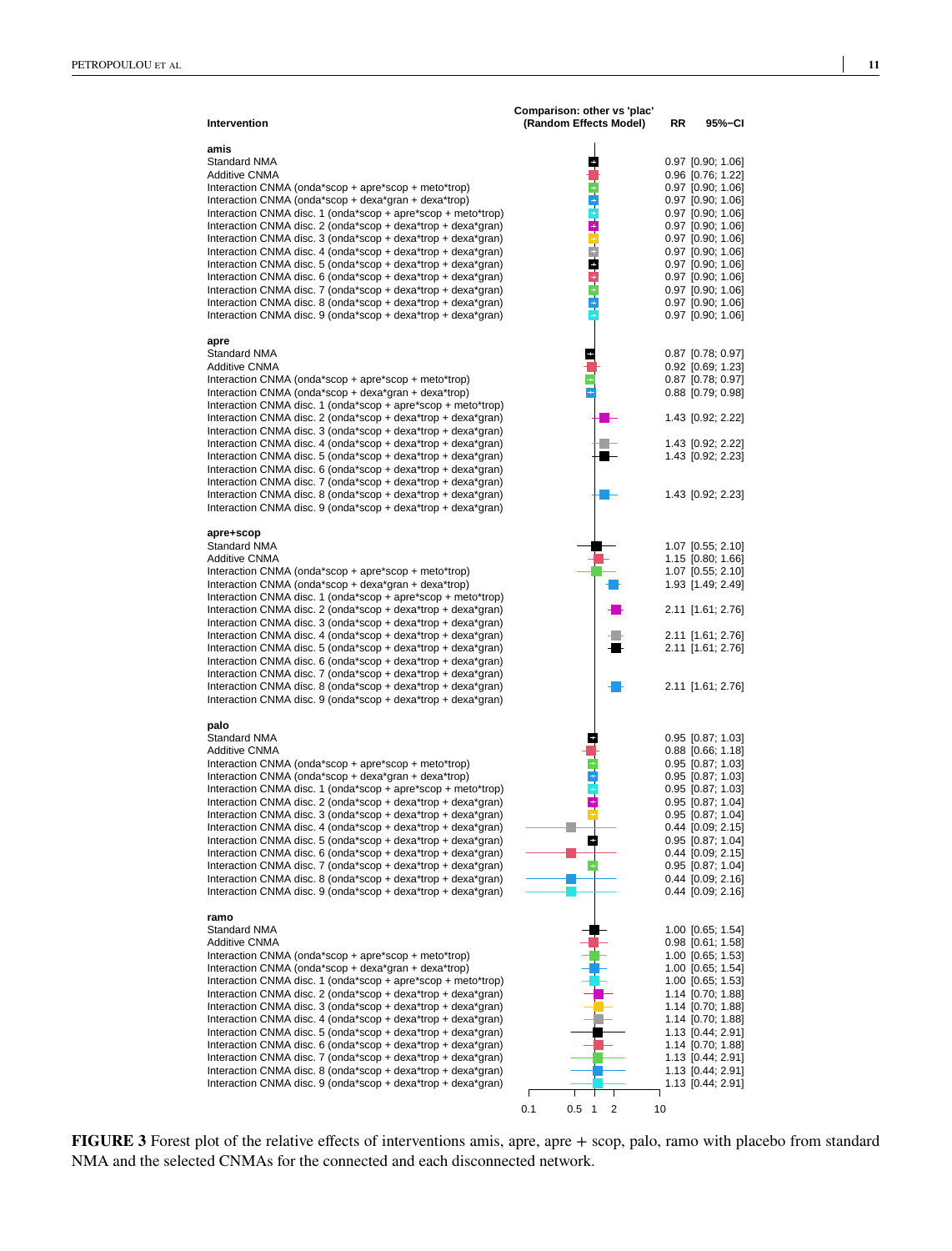CNMA model selection worked best for no heterogeneity (Table [4\)](#page-11-0). In general, the number of simulations selecting the correct model is decreasing with increasing heterogeneity. If the additivity assumption holds (scenario A), the correct additive CNMA model was only selected in the majority of simulations in the CNMA model selection for no or low heterogeneity (69.3% and 65.2%). For moderate heterogeneity, less than 50% of simulations selected the additive CNMA model. For mild violation of the additivity assumption (scenario B1 and B2), the correct interaction CNMA model was selected in less than 50% of simulations (34.6% to 45.0%). For strong violation of additivity (scenarios C1 and C2), the correct interaction CNMA model was always selected in the majority of simulations (54.6% to 74.6%).

<span id="page-11-0"></span>

| Scenario<br>$n_{diff}$                     |     |                                      | CNMA with 2-way interaction |       |       | CNMA with two 2-way interactions |                                        |                |
|--------------------------------------------|-----|--------------------------------------|-----------------------------|-------|-------|----------------------------------|----------------------------------------|----------------|
|                                            |     | <b>Additive CNMA</b>                 | $A*B$                       | $A*C$ | $C*D$ |                                  | $A*B+C*D \quad A*B+ A*C \quad A*C+C*D$ |                |
|                                            |     | No heterogeneity ( $\tau^2 = 0.00$ ) |                             |       |       |                                  |                                        |                |
| A                                          | 35  | 693                                  | 119                         | 94    | 84    | 3                                | 2                                      | 5              |
| B <sub>1</sub>                             | 257 | 324                                  | 436                         | 148   | 61    | $16*$                            | $12^{\star}$                           | 3              |
| B <sub>2</sub>                             | 298 | 325                                  | 45                          | 154   | 436   | $17^{\star}$                     | 8                                      | $15^{\star}$   |
| C <sub>1</sub>                             | 687 | 61                                   | 746                         | 99    | 17    | $34*$                            | $28*$                                  | 15             |
| C <sub>2</sub>                             | 732 | 51                                   | 13                          | 104   | 742   | $38*$                            | 7                                      | $45*$          |
| Low heterogeneity ( $\tau^2 = 0.01$ )      |     |                                      |                             |       |       |                                  |                                        |                |
| A                                          | 52  | 652                                  | 136                         | 98    | 108   | 3                                |                                        | $\overline{2}$ |
| B <sub>1</sub>                             | 281 | 337                                  | 426                         | 136   | 59    | $16*$                            | $18*$                                  | 8              |
| B <sub>2</sub>                             | 284 | 317                                  | 49                          | 133   | 450   | $25^{\star}$                     | 10                                     | $16*$          |
| C <sub>1</sub>                             | 676 | 75                                   | 704                         | 109   | 24    | $29*$                            | $47*$                                  | 12             |
| C <sub>2</sub>                             | 738 | 70                                   | 13                          | 98    | 716   | $45*$                            | $\tau$                                 | $51*$          |
| Moderate heterogeneity ( $\tau^2 = 0.10$ ) |     |                                      |                             |       |       |                                  |                                        |                |
| A                                          | 188 | 458                                  | 188                         | 142   | 179   | 14                               | 13                                     | 6              |
| B <sub>1</sub>                             | 392 | 277                                  | 346                         | 178   | 132   | $34*$                            | $17^{\star}$                           | 16             |
| B <sub>2</sub>                             | 420 | 262                                  | 122                         | 195   | 356   | $28*$                            | 13                                     | $24*$          |
| C <sub>1</sub>                             | 656 | 117                                  | 550                         | 135   | 53    | $65*$                            | $64*$                                  | 16             |
| C <sub>2</sub>                             | 702 | 93                                   | 48                          | 161   | 546   | $65*$                            | 18                                     | $69*$          |

**TABLE 4** Selected CNMA models in simulations of connected networks

The correctly chosen model is printed in **bold**.

*<sup>⋆</sup>*Combination of two 2-way interactions includes the correct interaction.

 $n_{diff}$ : number of networks with significant *p*-value for  $Q_{diff}$ , where  $Q_{diff}$  is the *Q* statistic for the difference between additive CNMA and standard NMA model.

Figure [4,](#page-12-0) top panel, provides the average mean squared errors for the simulated connected networks. Under scenario A, average MSEs of the additive CNMA model is slightly smaller than the MSEs for selected iCNMA and standard NMA. All models perform on average equally for mild violation of the additivity assumption (scenarios B1 and B2) while selected iCNMA and standard NMA models perform better for a large violation of the additivity assumption (scenarios C1 and C2). Overall, the selected iCNMA and standard NMA have very similar average MSEs. Furthermore, average MSEs get larger with increasing heterogeneity. Figure A4 shows that MSEs of the relative intervention effects are comparable for selected iCNMA and standard NMA model, while the additive CNMA model has inferior results for several intervention estimates for a strong violation of the additivity assumption: *B* vs *P*, *C* vs *P* and  $A + B$  (scenario C1) and *A* vs *P* and *D* vs *P* (scenario C2).

Figure [5,](#page-12-1) top panel, provides the average coverage probabilities for the simulated connected networks. Under scenario A, the average coverage probability is decreasing with increasing heterogeneity for all three models. Average coverage probabilities are very similar for standard NMA and additive CNMA. Coverage probabilities lie within the 95% Monte-Carlo limits, with exception of the selected interaction CNMA model for moderate heterogeneity. For mild and strong violation of the additivity assumption, only the coverage probability of the standard NMA model always falls within the 95% Monte-Carlo limits for any value of  $\tau^2$ . Coverage probabilities for the additive model are well below the lower Monte-Carlo limit for scenarios C1 and C2. Figure A5 shows that coverage probabilities of the relative intervention effects are in general somewhat smaller for the selected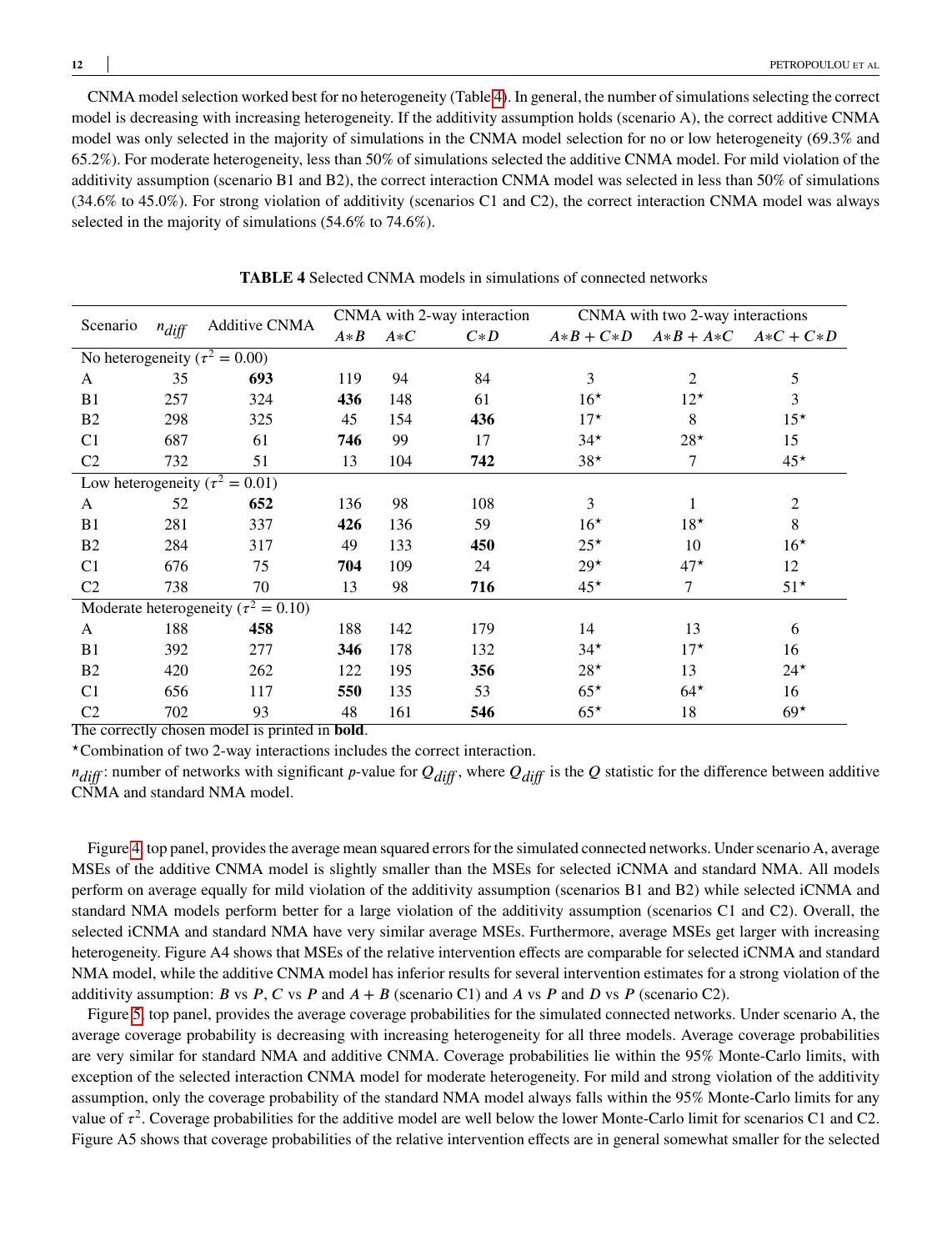<span id="page-12-0"></span>iCNMA model compared to the standard NMA model, however, not dramatically different. For the additive CNMA model, coverage probabilities are much smaller than the Monte-Carlo limits for the intervention estimates with large MSE values.



<span id="page-12-1"></span>**FIGURE 4** Average mean squared errors for simulated connected networks (top panel) and disconnected networks (bottom panel). Different scales are used on the y-axis due to the large differences in MSEs for connected and disconnected networks.



**FIGURE 5** Average coverage probabilities for simulated connected networks (top panel) and disconnected networks (bottom panel). Dashed lines denote the 95% Monte-Carlo limits  $(L, U) = [0.936; 0.964]$  for CP.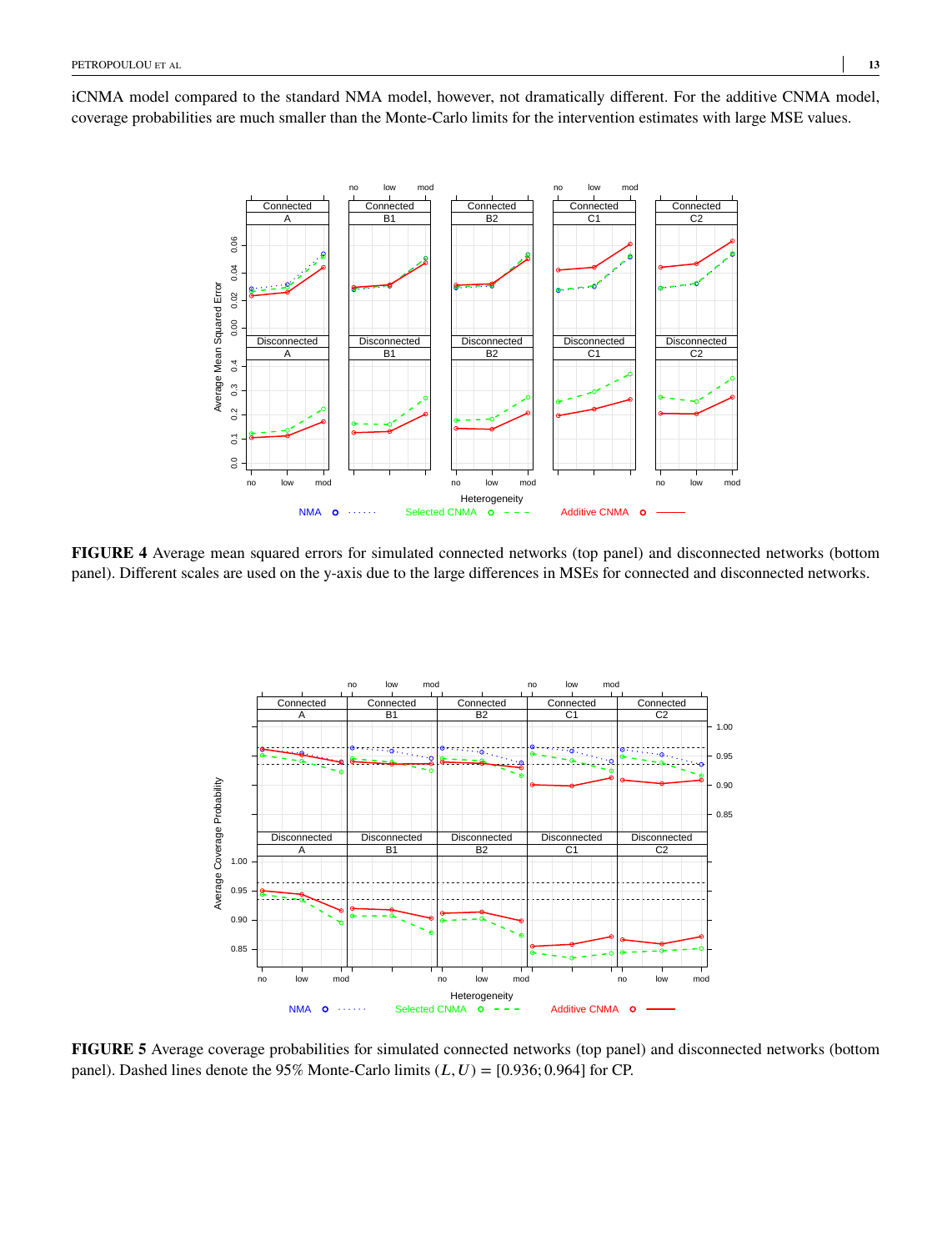# **5.3 CNMA model selection for simulated disconnected networks**

Table [5](#page-13-1) summarizes simulation results for disconnected networks. In comparison to connected networks, no test of the additivity assumption is available, as a standard NMA model cannot be estimated in a disconnected network.

CNMA model selection did not work in our simulation in the simulated disconnected networks. Despite using the rather liberal Akaike criterion, the additive CNMA model is selected in the majority of simulations under mild violation of additivity (58.3% to 70.4%) and in a large proportion of simulations under strong violation of the additivity assumption (46.2% to 51.5%). The correct interaction CNMA model is only selected in 12.0% to 15.2% under scenarios B1 and B2 and 21.6% to 26.3% under scenarios C1 and C2.

Figure [4,](#page-12-0) bottom panel, provides the average mean squared errors for the simulated disconnected networks. For all scenarios, MSEs for disconnected networks are much larger than for connected networks. Furthermore, results for the selected iCNMA are always worse than for the additive CNMA, even under scenarios C1 and C2 with strong violation of the additivity assumption. Average coverage probabilities for the simulated disconnected networks are given in Figure [5,](#page-12-1) bottom panel. Coverage probabilities only fall into the 95% Monte-Carlo limits for scenario A and no or low heterogeneity. Again, average coverage probabilities are always worse for the selected iCNMA. This general pattern is also observed for MSEs and CPs of the relative intervention effects (Figures A6 and A7).

<span id="page-13-1"></span>

| Scenario       | <b>Additive CNMA</b>                       | CNMA with 2-way interaction |       |       | CNMA with two 2-way interactions |                               |             |
|----------------|--------------------------------------------|-----------------------------|-------|-------|----------------------------------|-------------------------------|-------------|
|                |                                            | $A*B$                       | $A*C$ | $C*D$ |                                  | $A*B+C*D \tA*B+A*C \tA*C+C*D$ |             |
|                | No heterogeneity ( $\tau^2 = 0.00$ )       |                             |       |       |                                  |                               |             |
| A              | 834                                        | 52                          | 55    | 57    |                                  | $\Omega$                      | 1           |
| B1             | 698                                        | 121                         | 120   | 57    | $1^{\star}$                      | $1^{\star}$                   | 2           |
| B <sub>2</sub> | 693                                        | 79                          | 93    | 131   | $1^{\star}$                      | 3                             | $0^{\star}$ |
| C <sub>1</sub> | 511                                        | 227                         | 158   | 98    | $2^{\star}$                      | $2^{\star}$                   | 2           |
| C <sub>2</sub> | 469                                        | 107                         | 179   | 237   | $2^{\star}$                      | 2                             | $4^{\star}$ |
|                | Low heterogeneity ( $\tau^2 = 0.01$ )      |                             |       |       |                                  |                               |             |
| A              | 809                                        | 51                          | 72    | 68    | $\Omega$                         | $\Omega$                      | $\Omega$    |
| B1             | 704                                        | <b>120</b>                  | 94    | 79    | $1^{\star}$                      | $1^{\star}$                   |             |
| B <sub>2</sub> | 677                                        | 83                          | 99    | 138   | $1^{\star}$                      |                               | $1^{\star}$ |
| C <sub>1</sub> | 515                                        | 216                         | 151   | 111   | $6^{\star}$                      | $0^{\star}$                   |             |
| C <sub>2</sub> | 480                                        | 101                         | 150   | 263   | $1^{\star}$                      | $\mathbf{0}$                  | $5^{\star}$ |
|                | Moderate heterogeneity ( $\tau^2 = 0.10$ ) |                             |       |       |                                  |                               |             |
| A              | 664                                        | 116                         | 110   | 103   | 3                                | 2                             | 2           |
| B1             | 598                                        | 148                         | 131   | 115   | $5^{\star}$                      | $1^{\star}$                   | 2           |
| B <sub>2</sub> | 583                                        | 137                         | 119   | 152   | $2^{\star}$                      | 4                             | $3^{\star}$ |
| C <sub>1</sub> | 462                                        | 220                         | 171   | 137   | $6^{\star}$                      | $3^{\star}$                   | 1           |
| C <sub>2</sub> | 485                                        | 130                         | 154   | 216   | $8^{\star}$                      | 4                             | $3^{\star}$ |

**TABLE 5** Selected CNMA models in simulations of disconnected networks

The correctly chosen model is printed in bold. <sup>★</sup>The chosen combination of two 2-way interactions includes the correct interaction.

# <span id="page-13-0"></span>**6 DISCUSSION**

In this article, we introduce a model selection strategy for component network meta-analysis that can be used in connected or disconnected networks. In addition, we describe a procedure to create disconnected networks in order to evaluate the properties of the model selection for both connected and disconnected networks. We apply the methods to investigate their performance to Cochrane review data and simulated data.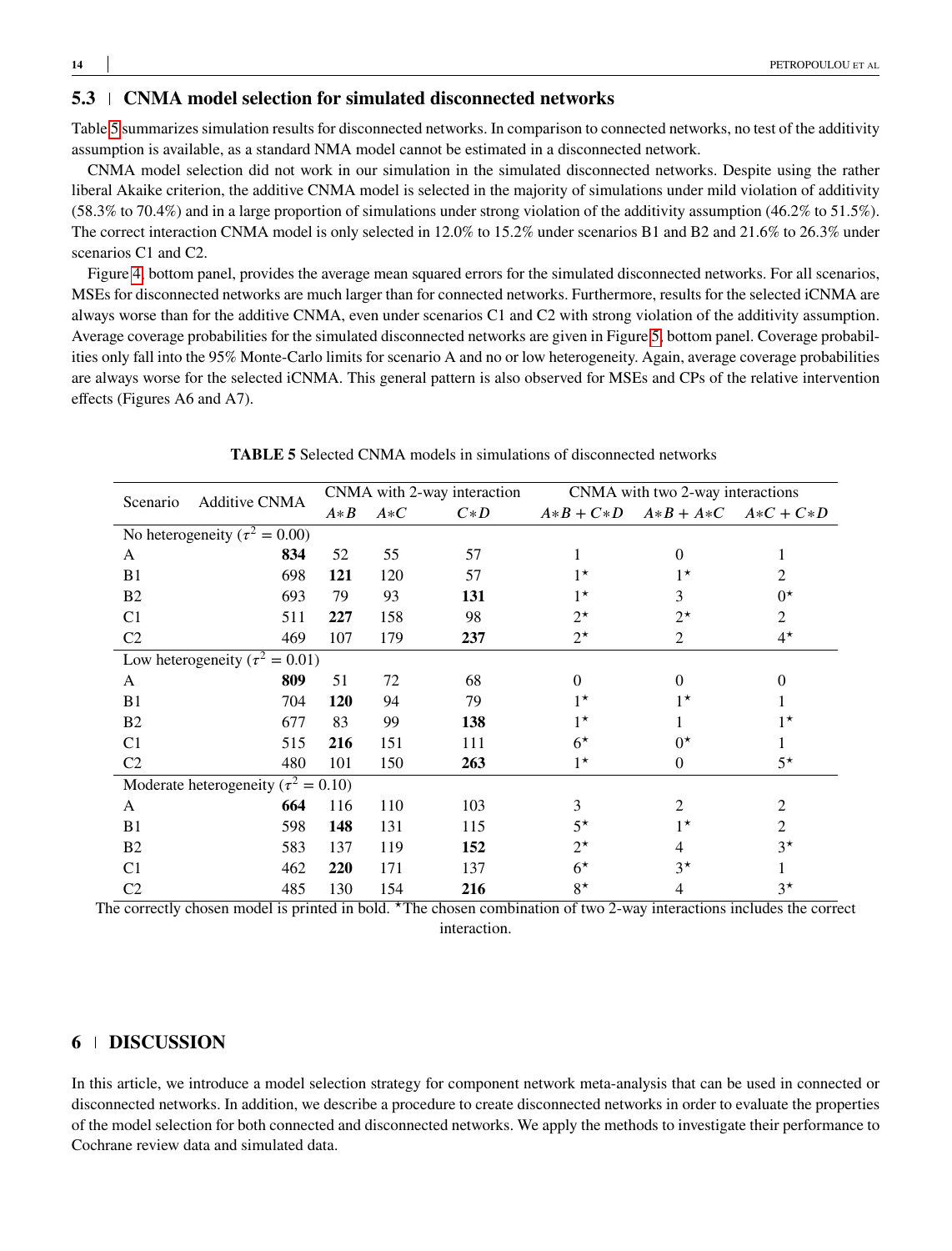In connected networks, it is always possible to contrast the results of standard NMA with additive or interaction CNMA models. Accordingly, the application of CNMA models should always be accompanied by a statistical test to assess additivity. We used the difference in *Q* statistics between additive or interaction CNMA and standard NMA model.

The application of the additivity test to the Cochrane data set suggests that the additivity assumption does not hold. The network has eleven combinations of two interventions, however, only ten 2-way interactions are estimable. Among the ten 2 way interactions, the interaction onda\*scop was selected first. The selected CNMA model includes three 2-way interactions (onda\*scop + apre\*scop + meto\*trop) and its results roughly agree with those of the standard NMA. For the disconnected networks in the Cochrane data set, we observed that the estimates can be sometimes similar, sometimes very different, or even inestimable, depending on the network structure. A clinical interpretation of the identified interactions was not the main focus of this work. We think that this would be futile for the general outcome of any adverse events. More specific outcomes should be considered to give a clinical meaning to interactions in CNMA models.

The results for the performance of CNMA models are in agreement with the previous simulation study conducted for con-nected networks by Thorlund and Mills<sup>[28](#page-16-8)</sup>. According to our simulation study, the test for additivity with Q statistic of the difference between the CNMA and NMA model only has sufficient power for a strong violation of additivity. We found that the Q statistic tends to stick to additivity, even if it is strongly violated. As expected, the performance of the model selection procedure for the connected networks deteriorates with increasing heterogeneity. We conclude that the additive CNMA can be an alternative to NMA if the additivity assumption holds and, in general, the selected CNMA and standard NMA provide similar estimates.

The Q statistic of the difference between the CNMA and NMA model is not available for disconnected networks, as standard NMA cannot be fitted. Simulation results are worse for the selected CNMA compared to the additive CNMA for disconnected networks. Our simulation results show that re-connecting disconnected networks with CNMA models is possible only when additivity can be safely assumed. For disconnected networks, we recommend using additive CNMA only if strong clinical arguments for additivity exist. Otherwise, the subnetworks should be analyzed separately.

The test of additivity was found to have low power in some connected networks. For disconnected networks, the additivity assumption cannot be tested. New statistical techniques for the evaluation of additivity assumption are required for both connected and disconnected networks.

Our simulation study shows that CNMA model selection works for connected networks, but not for disconnected networks. Accordingly, we see CNMA model selection as a useful tool for a connected network to evaluate potential interactions between the components of multicomponent interventions. We considered CNMA model selection in two directions, forward and backward. As the aim of this simulation study was to evaluate the performance of both connected and disconnected networks, we decided to use only forward selection, to achieve a satisfactory model fit whilst keeping much of the connectivity that is given by the additive model.<sup>[22](#page-16-2)</sup>. Forward selection tended to select sparse (often additive) CNMA models for disconnected networks even if additivity was mildly or strongly violated. We only considered 2-way interactions in our simulation, however, the selection procedure could also be used with 3-way or higher interactions.

One limitation of our simulation study is that conclusions depend on the scenarios considered. We simulated a network of interventions with eight interventions and 28 two-arm studies, assuming consistency. We also implemented the forward CNMA model selection process in simulations with the Akaike Information criterion. It is unclear whether different network structures, model assumptions, or a different design or strategy for the model selection process would lead to different conclusions. There is no guarantee that CNMA models behave similarly under different simulation designs.

Although the use of NMA has considerably increased over the last decade, CNMA has not been widely used, but there is an increased clinical interest in the evaluation of multicomponent interventions and we expect an increase in its use. CNMA models are now provided in a frequentist framework, implemented in the R package **netmeta**. This simulation study provides guidance for CNMA model selection, pointing at some challenges that should be addressed.

#### **References**

- <span id="page-14-0"></span>1. Salanti G, Higgins JP, Ades AE, Ioannidis JP. Evaluation of networks of randomized trials. *Statistical Methods in Medical Research* 2008; 17(3): 279–301. [doi: 10.1177/0962280207080643](http://dx.doi.org/10.1177/0962280207080643)
- <span id="page-14-1"></span>2. Salanti G. Indirect and mixed-treatment comparison, network, or multiple-treatments meta-analysis: many names, many benefits, many concerns for the next generation evidence synthesis tool. *Research Synthesis Methods* 2012; 3(2): 80–97.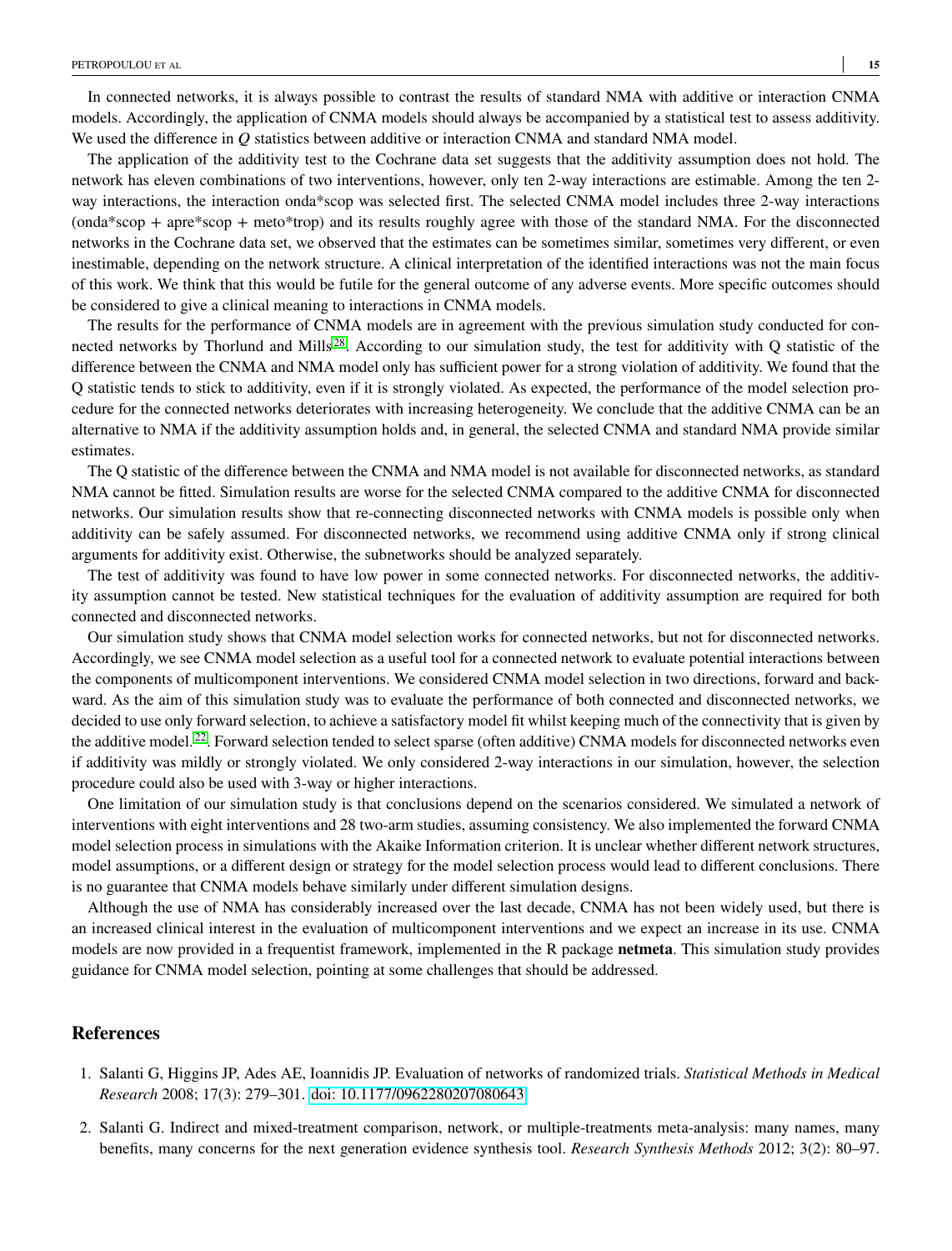[doi: 10.1002/jrsm.1037](http://dx.doi.org/10.1002/jrsm.1037)

- <span id="page-15-0"></span>3. Efthimiou O, Debray TPA, Valkenhoef vG, et al. GetReal in network meta-analysis: a review of the methodology. *Research Synthesis Methods* 2015. [doi: 10.1002/jrsm.1195](http://dx.doi.org/10.1002/jrsm.1195)
- <span id="page-15-1"></span>4. Stevens JW, Fletcher C, Downey G, Sutton A. A review of methods for comparing treatments evaluated in studies that form disconnected networks of evidence. *Research Synthesis Methods* 2018; 9(2): 148-62. [doi: 10.1002/jrsm.1278](http://dx.doi.org/10.1002/jrsm.1278)
- <span id="page-15-2"></span>5. Béliveau A, Gustafson P. A Theoretical Investigation of How Evidence Flows in Bayesian Network Meta-Analysis of Disconnected Networks. *Bayesian Analysis* 2021; -1(-1): 1 – 21. [doi: 10.1214/20-BA1224](http://dx.doi.org/10.1214/20-BA1224)
- <span id="page-15-3"></span>6. Hawkins N, Scott D, Woods B. 'Arm-based' parameterization for network meta-analysis. *Research Synthesis Methods* 2016; 7(3): 306–313. [doi: 10.1002/jrsm.1187](http://dx.doi.org/10.1002/jrsm.1187)
- <span id="page-15-4"></span>7. Hong H, Chu H, Zhang J, Carlin BP. A Bayesian missing data framework for generalized multiple outcome mixed treatment comparisons. *Research Synthesis Methods* 2016; 7(1): 6–22. [doi: 10.1002/jrsm.1153](http://dx.doi.org/10.1002/jrsm.1153)
- <span id="page-15-5"></span>8. Piepho HP, Madden L, Roger J, Payne R, Williams E. Estimating the variance for heterogeneity in arm-based network meta-analysis. *Pharmaceutical Statistics* 2018; 17: 264–277. [doi: 10.1002/pst.1857](http://dx.doi.org/10.1002/pst.1857)
- <span id="page-15-6"></span>9. Goring S, Gustafson P, Liu Y, Saab S, Cline S, Platt R. Disconnected by design: analytic approach in treatment networks having no common comparator. *Research Synthesis Methods* 2016; 7(4): 420–432. [doi: 10.1002/jrsm.1204](http://dx.doi.org/10.1002/jrsm.1204)
- <span id="page-15-7"></span>10. Béliveau A, Goring S, Platt RW, Gustafson P. Network meta-analysis of disconnected networks: How dangerous are random baseline treatment effects?. *Research Synthesis Methods* 2017. [doi: 10.1002/jrsm.1256](http://dx.doi.org/10.1002/jrsm.1256)
- <span id="page-15-8"></span>11. Petto H, Kadziola Z, Brnabic A, Saure D, Belger M. Alternative Weighting Approaches for Anchored Matching-Adjusted Indirect Comparisons via a Common Comparator. *Value in Health* 2019; 22(1): 85 - 91. [doi: 10.1016/j.jval.2018.06.018](http://dx.doi.org/10.1016/j.jval.2018.06.018)
- <span id="page-15-9"></span>12. Schmitz S, Maguire Á, Morris J, et al. The use of single armed observational data to closing the gap in otherwise disconnected evidence networks: a network meta-analysis in multiple myeloma. *BMC Medical Research Methodology* 2018; 18(1): 66. [doi: 10.1186/s12874-018-0509-7](http://dx.doi.org/10.1186/s12874-018-0509-7)
- <span id="page-15-10"></span>13. Phillippo DM, Ades AE, Dias S, Palmer S, Abrams K, Welton NJ. Methods for Population-Adjusted Indirect Comparisons in Health Technology Appraisal. *Medical Decision Making* 2017. [doi: 10.1177/0272989X17725740](http://dx.doi.org/10.1177/0272989X17725740)
- <span id="page-15-11"></span>14. Signorovitch JE, Sikirica V, Erder MH, et al. Comparative effectiveness without head-to-head trials: a method for matchingadjusted indirect comparisons applied to psoriasis treatment with adalimumab or etanercept. *Pharmacoeconomics* 2010; 28(10): 935-45.
- <span id="page-15-12"></span>15. Signorovitch JE, Sikirica V, Erder MH, et al. Matching-Adjusted Indirect Comparisons: A New Tool for Timely Comparative Effectiveness Research. *Value in Health* 2012; 15(6): 940 - 947. [doi: 10.1016/j.jval.2012.05.004](http://dx.doi.org/10.1016/j.jval.2012.05.004)
- <span id="page-15-13"></span>16. Veroniki AA, Straus SE, Soobiah C, Elliott MJ, Tricco AC. A scoping review of indirect comparison methods and applications using individual patient data. *BMC Medical Research Methodology* 2016; 16(1): 47. [doi: 10.1186/s12874-016-0146-y](http://dx.doi.org/10.1186/s12874-016-0146-y)
- <span id="page-15-14"></span>17. Thom HH, Capkun G, Cerulli A, Nixon RM, Howard LS. Network meta-analysis combining individual patient and aggregate data from a mixture of study designs with an application to pulmonary arterial hypertension. *BMC Medical Research Methodology* 2015; 15(1): 34. [doi: 10.1186/s12874-015-0007-0](http://dx.doi.org/10.1186/s12874-015-0007-0)
- <span id="page-15-15"></span>18. Pedder H, Dias S, Bennetts M, Boucher M, Welton NJ. Joining the Dots: Linking Disconnected Networks of Evidence Using Dose-Response Model-Based Network Meta-Analysis. *Medical Decision Making* 2021; 41(2): 194-208. [doi:](http://dx.doi.org/10.1177/0272989X20983315) [10.1177/0272989X20983315](http://dx.doi.org/10.1177/0272989X20983315)
- <span id="page-15-16"></span>19. Rücker G, Petropoulou M, Schwarzer G. Network meta-analysis of multicomponent interventions.. *Biometrical Journal* 2020; 62(3): 808-821. [doi: 10.1002/bimj.201800167](http://dx.doi.org/10.1002/bimj.201800167)